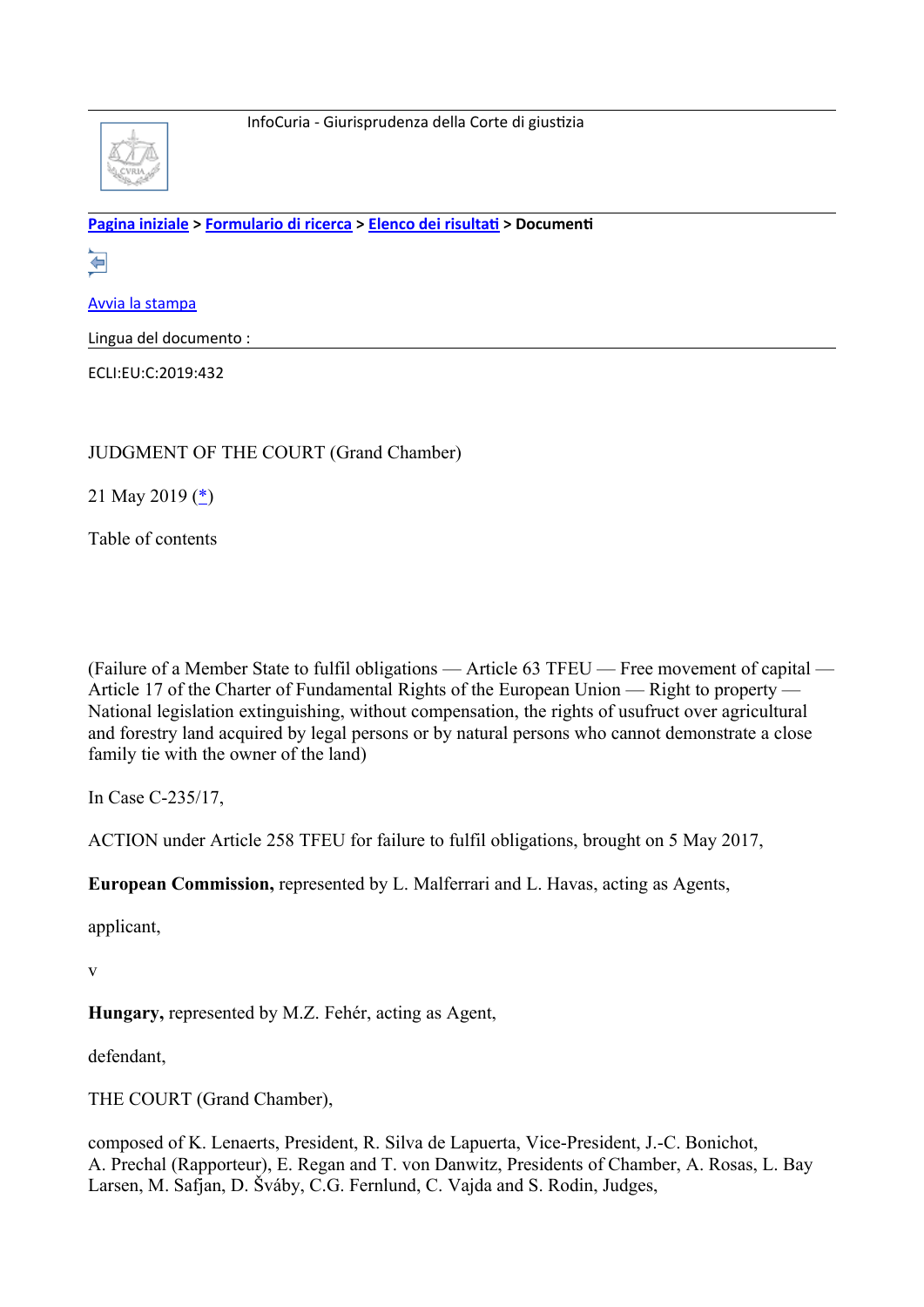Advocate General: H. Saugmandsgaard Øe,

Registrar: I. Illéssy, Administrator,

having regard to the written procedure and further to the hearing on 9 July 2018,

after hearing the Opinion of the Advocate General at the sitting on 29 November 2018,

gives the following

### **Judgment**

1 By its application, the European Commission requests the Court to declare that, having regard in particular to the provisions in force since 1 January 2013 of termőföldről szóló 1994. évi LV. törvény (Law No LV of 1994 on productive land; 'the 1994 Law on productive land'), the relevant provisions of mező- és erdőgazdasági földek forgalmáról szóló 2013. évi CXXII. törvény (Law No CXXII of 2013 on transactions in agricultural and forestry land; 'the 2013 Law on agricultural land'), certain provisions of mező- és erdőgazdasági földek forgalmáról szóló 2013. évi CXXII. törvénnyel összefüggő egyes rendelkezésekről és átmeneti szabályokról szóló 2013. évi CCXII. törvény (Law No CCXII of 2013 laying down various provisions and transitional measures concerning Law No CXXII of 2013 on transactions in agricultural and forestry land; 'the 2013 Law on transitional measures') and Paragraph 94(5) of ingatlan-nyilvántartásról szóló 1997. évi CXLI. törvény (Law No CXLI of 1997 on the land register; 'the Law on the land register'), Hungary, by restricting in a manifestly disproportionate manner the rights of usufruct over agricultural and forestry land, has failed to fulfil its obligations under Articles 49 and 63 TFEU and Article 17 of the Charter of Fundamental Rights of the European Union ('the Charter').

#### I. **Legal context**

# A. **European Union law**

#### 1. **The Charter**

2 Article 17 of the Charter, entitled 'Right to Property', provides, in paragraph 1:

'Everyone has the right to own, use, dispose of and bequeath his or her lawfully acquired possessions. No one may be deprived of his or her possessions, except in the public interest and in the cases and under the conditions provided for by law, subject to fair compensation being paid in good time for their loss. The use of property may be regulated by law in so far as is necessary for the general interest.'

3 Article 51 of the Charter, entitled 'Field of application', provides in paragraph 1:

'The provisions of this Charter are addressed to the institutions, bodies, offices and agencies of the Union with due regard to the principle of subsidiarity and to the Member States only when they are implementing Union law. …'

4 Article 52 of the Charter, entitled 'Scope and interpretation of rights and principles', provides, in paragraphs 1 and 3: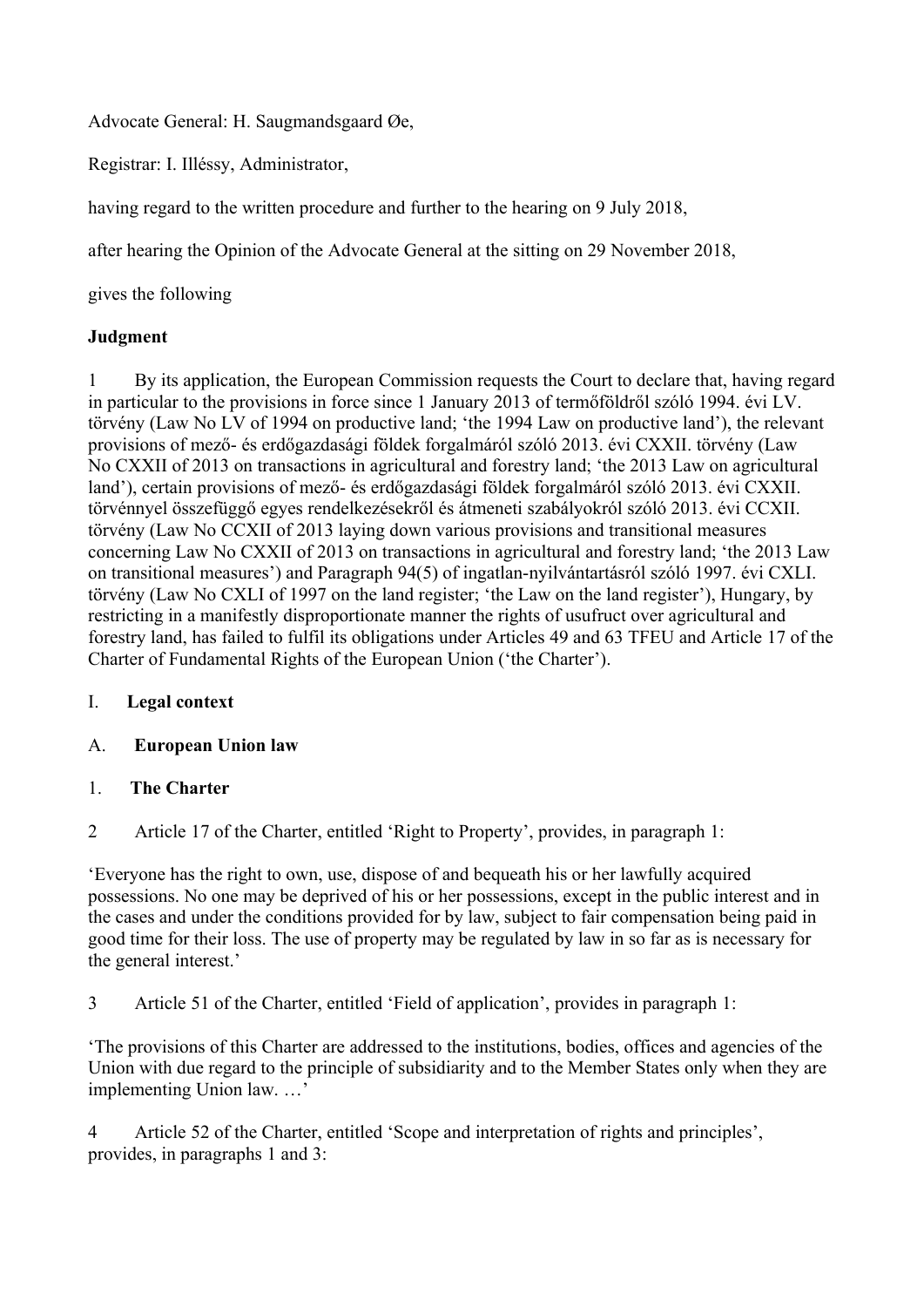'1. Any limitation on the exercise of the rights and freedoms recognised by this Charter must be provided for by law and respect the essence of those rights and freedoms. Subject to the principle of proportionality, limitations may be made only if they are necessary and genuinely meet objectives of general interest recognised by the Union or the need to protect the rights and freedoms of others.

…

3. In so far as this Charter contains rights which correspond to rights guaranteed by the Convention for the Protection of Human Rights and Fundamental Freedoms, the meaning and scope of those rights shall be the same as those laid down by the said Convention. This provision shall not prevent Union law providing more extensive protection.'

# 2. **The 2003 Act of Accession**

5 Annex X to the Act concerning the conditions of accession of the Czech Republic, the Republic of Estonia, the Republic of Cyprus, the Republic of Latvia, the Republic of Lithuania, the Republic of Hungary, the Republic of Malta, the Republic of Poland, the Republic of Slovenia and the Slovak Republic and the adjustments to the Treaties on which the European Union is founded (OJ 2003 L 236, p. 33; 'the 2003 Act of Accession') is entitled 'List referred to in Article 24 of the Act of Accession: Hungary'; Chapter 3 of that annex, entitled 'Free movement of capital', provides in paragraph 2:

'Notwithstanding the obligations under the Treaties on which the European Union is founded, Hungary may maintain in force for seven years from the date of accession the prohibitions laid down in its legislation existing at the time of signature of this Act on the acquisition of agricultural land by natural persons who are non-residents or non-nationals of Hungary and by legal persons. In no instance may nationals of the Member States or legal persons formed in accordance with the laws of another Member State be treated less favourably in respect of the acquisition of agricultural land than at the date of signature of the Accession Treaty. …

Nationals of another Member State who want to establish themselves as self-employed farmers and who have been legally resident and active in farming in Hungary at least for three years continuously, shall not be subject to the provisions of the preceding subparagraph or to any rules and procedures other than those to which nationals of Hungary are subject.

…

If there is sufficient evidence that, upon expiry of the transitional period, there will be serious disturbances or a threat of serious disturbances on the agricultural land market of Hungary, the Commission, at the request of Hungary, shall decide upon the extension of the transitional period for up to a maximum of three years.'

6 By Commission Decision 2010/792/EU of 20 December 2010 extending the transitional period concerning the acquisition of agricultural land in Hungary (OJ 2010 L 336, p. 60), the transitional period established in paragraph 2 of Chapter 3 of Annex X to the 2003 Act of Accession was extended until 30 April 2014.

# B. **Hungarian law**

7 Paragraph 38(1) of földről szóló 1987. évi I. törvény (Law No I of 1987 on land) provided that natural persons who did not possess Hungarian nationality or who did possess that nationality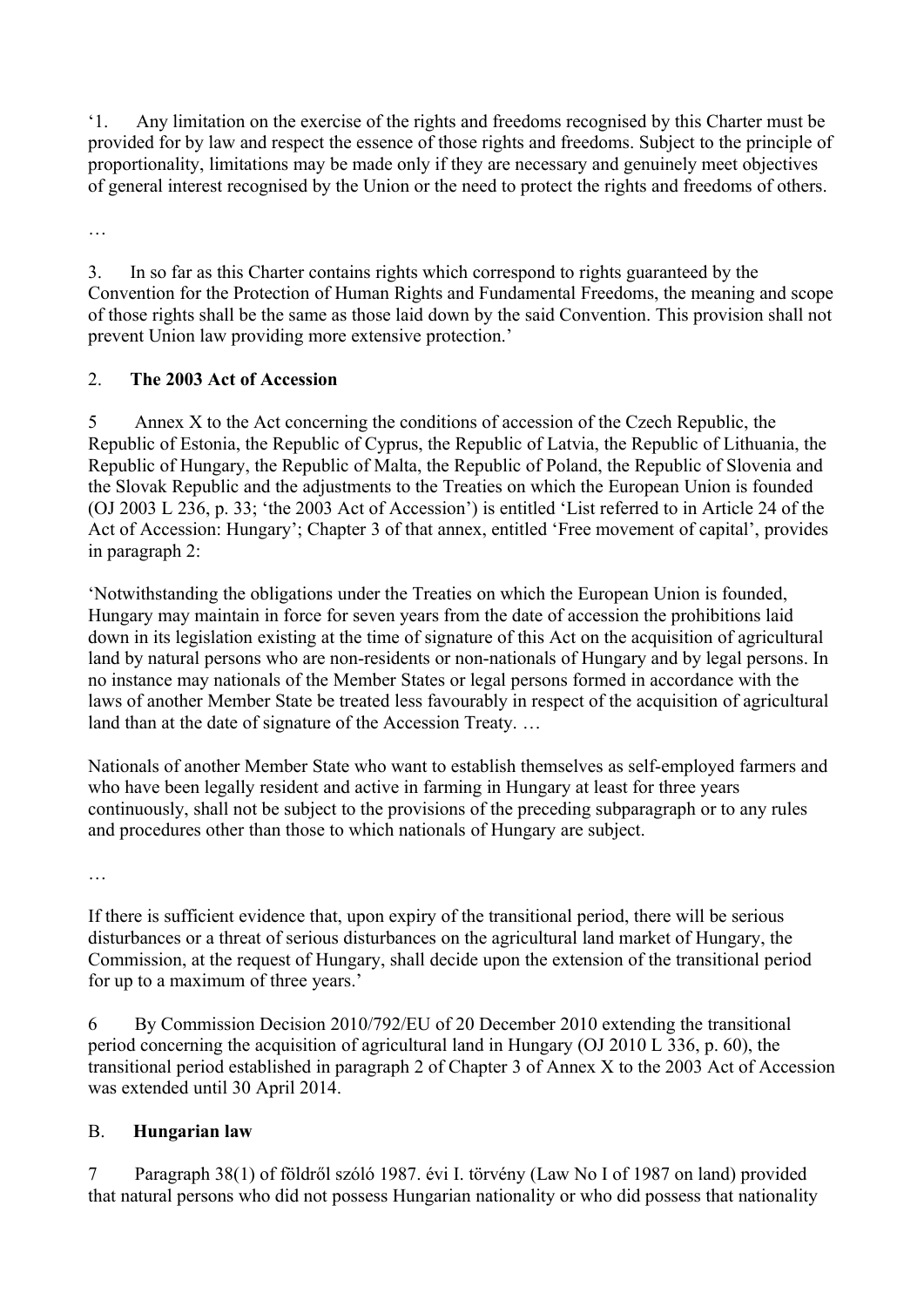but resided permanently outside Hungary, as well as legal persons whose seat was outside Hungary or whose seat was in Hungary but whose capital was held by natural or legal persons resident or established outside Hungary, could acquire ownership of productive land by means of purchase, exchange or donation only with the prior authorisation of the Minister for Finance.

8 Paragraph 1(5) of 171/1991 Korm. Rendelet (Government Decree No 171/1991) of 27 December 1991, which entered into force on 1 January 1992, precluded the acquisition of productive land by persons not having Hungarian nationality, with the exception of persons in possession of a permanent residence permit and those with refugee status.

9 The 1994 Law on productive land maintained that prohibition of acquisition, extending it to legal persons, irrespective of whether or not they were established in Hungary.

10 That law was amended, with effect from 1 January 2002, by termőföldről szóló 1994. évi LV. törvény módosításáról szóló 2001. évi CXVII. törvény (Law No CXVII of 2001 amending Law No LV of 1994 on productive land), in order also to preclude a right of usufruct over productive land from being created by contract in favour of natural persons not possessing Hungarian nationality or legal persons. Following those amendments, Paragraph 11(1) of the 1994 Law on productive land provided that 'for the right of usufruct and the right of use to be created by contract, the provisions of Chapter II regarding the restriction on the acquisition of property must be applied. …'.

11 Paragraph 11(1) of the 1994 Law on productive land was subsequently amended by egyes agrár tárgyú törvények módosításáról szóló 2012. évi CCXIII. törvény (Law No CCXIII of 2012 amending certain laws on agriculture). In the new version resulting from that amendment, which entered into force on 1 January 2013, Paragraph 11(1) provided that 'the right of usufruct created by a contract shall be null and void, unless it is created for the benefit of a close relation'. Law No CCXIII of 2012 also introduced into the 1994 Law a new Paragraph 91(1), in accordance with which 'any right of usufruct existing on 1 January 2013 and created, for an indefinite period or for a fixed term expiring after 30 December 2032, by a contract between persons who are not close members of the same family shall be extinguished by operation of law on 1 January 2033'.

12 The 2013 Law on agricultural land was adopted on 21 June 2013 and entered into force on 15 December 2013.

13 Paragraph 37(1) of the 2013 Law on agricultural land maintains the rule that a right of usufruct or a right of use over such land that is created by contract is to be null and void unless it was created for the benefit of a close member of the same family.

14 Paragraph 5(13) of the 2013 Law on agricultural land contains the following definition:

'"Close member of the same family" shall mean spouses, direct ascendants and descendants, adopted children, stepchildren, adoptive parents, step-parents, foster parents and brothers and sisters.'

15 The 2013 Law on transitional measures was adopted on 12 December 2013 and entered into force on 15 December 2013.

16 Paragraph 108(1) of that law, which repealed Paragraph 91(1) of the 1994 law on productive land, states that: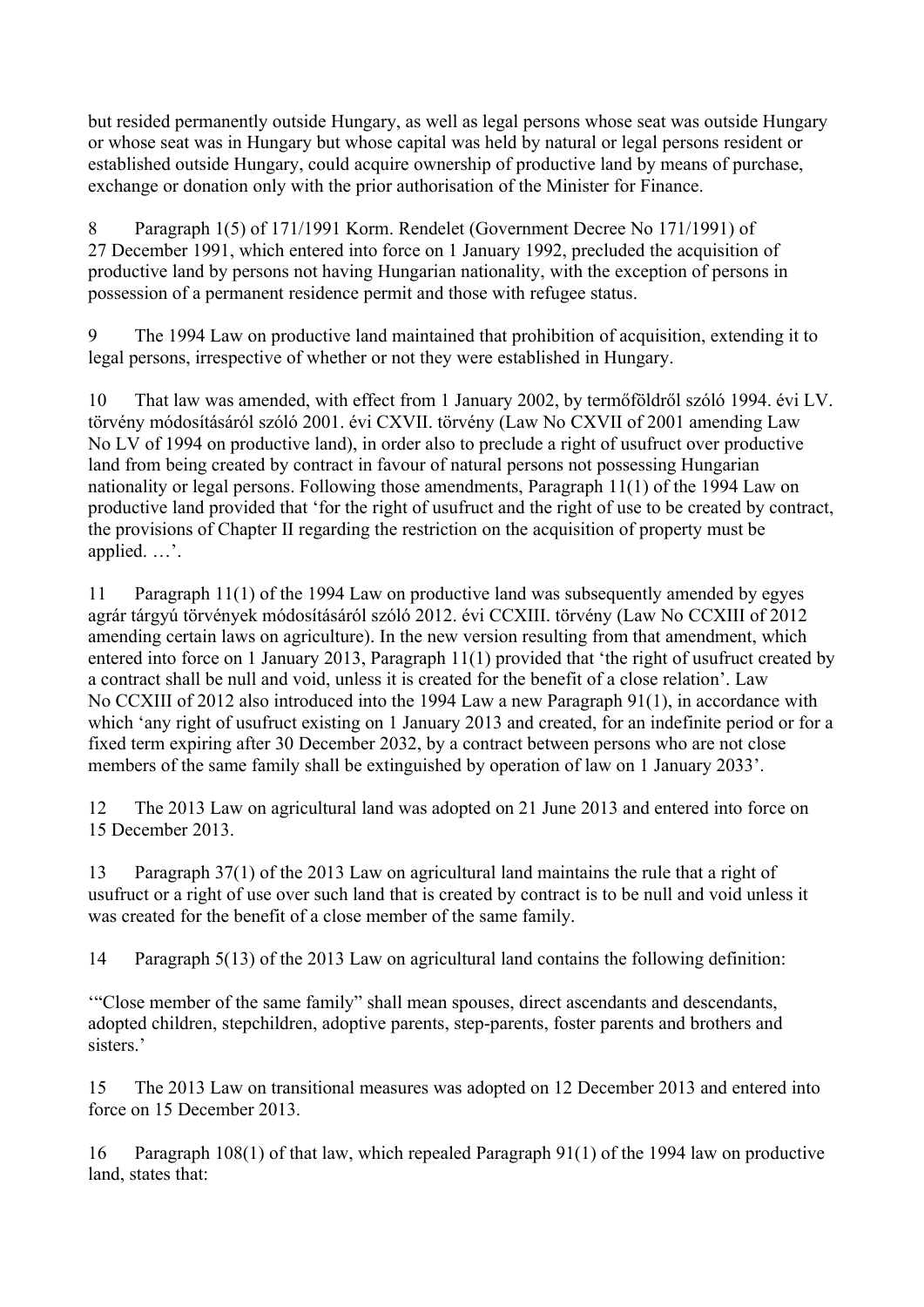'Any right of usufruct or right of use existing on 30 April 2014 and created, for an indefinite period or for a fixed term expiring after 30 April 2014, by a contract between persons who are not close members of the same family shall be extinguished by operation of law on 1 May 2014.'

17 Paragraph 94 of the Law on the land register provides:

'1. With a view to the deletion from the land register of rights of usufruct and rights of use (for the purposes of this Paragraph referred to collectively as "rights of usufruct") extinguished under Paragraph 108(1) of [the 2013 Law on transitional measures], the natural person holding rights of usufruct shall, upon being notified by 31 October 2014 at the latest by the authority responsible for administering the land register, within 15 days of the delivery of such notice, declare, using the form prescribed for that purpose by the Minister, the existence, as the case may be, of a close family relationship with the person shown as owner of the property in the document which served as the basis for registration. Where no declaration is made within the prescribed period, no application for continuation shall be accepted after 31 December 2014.

…

3. If the declaration does not reveal a close family relationship, or if no declaration has been made within the prescribed period, the authority responsible for administering the land register shall of its own motion delete the rights of usufruct from the register within 6 months following the expiry of the deadline for making the declaration and no later than 31 July 2015.

…

5. The authority responsible for administering the land register shall, no later than 31 December 2014, of its own motion delete from the land register any rights of usufruct which were registered on behalf of a legal person or an entity not having legal personality but having the capacity to acquire a registrable right and which has been cancelled pursuant to Paragraph 108(1) of [the 2013 Law on transitional measures].'

# II. **Pre-litigation procedure**

18 On 17 October 2014, the Commission sent a letter of formal notice to Hungary, taking the view that, by adopting the restrictions relating to the right of usufruct over agricultural land, contained in certain provisions of the 2013 Law on transitional measures, including Paragraph 108(1) thereof, Hungary had infringed Articles 49 and 63 TFEU and Article 17 of the Charter. Hungary replied by a letter dated 18 December 2014 in which it disputed those infringements.

19 On 19 June 2015, the Commission issued a reasoned opinion in which it maintained that, by cancelling certain rights of usufruct with effect from 1 May 2014 by means of Paragraph 108(1) of the 2013 Law on transitional measures, Hungary had infringed the provisions of EU law mentioned in the previous paragraph. Hungary replied by letters dated 9 October 2015 and 18 April 2016, in which it argued that there had been no infringements as alleged.

20 In those circumstances, the Commission decided to bring the present action.

# III. **Consideration of the subject-matter of the action**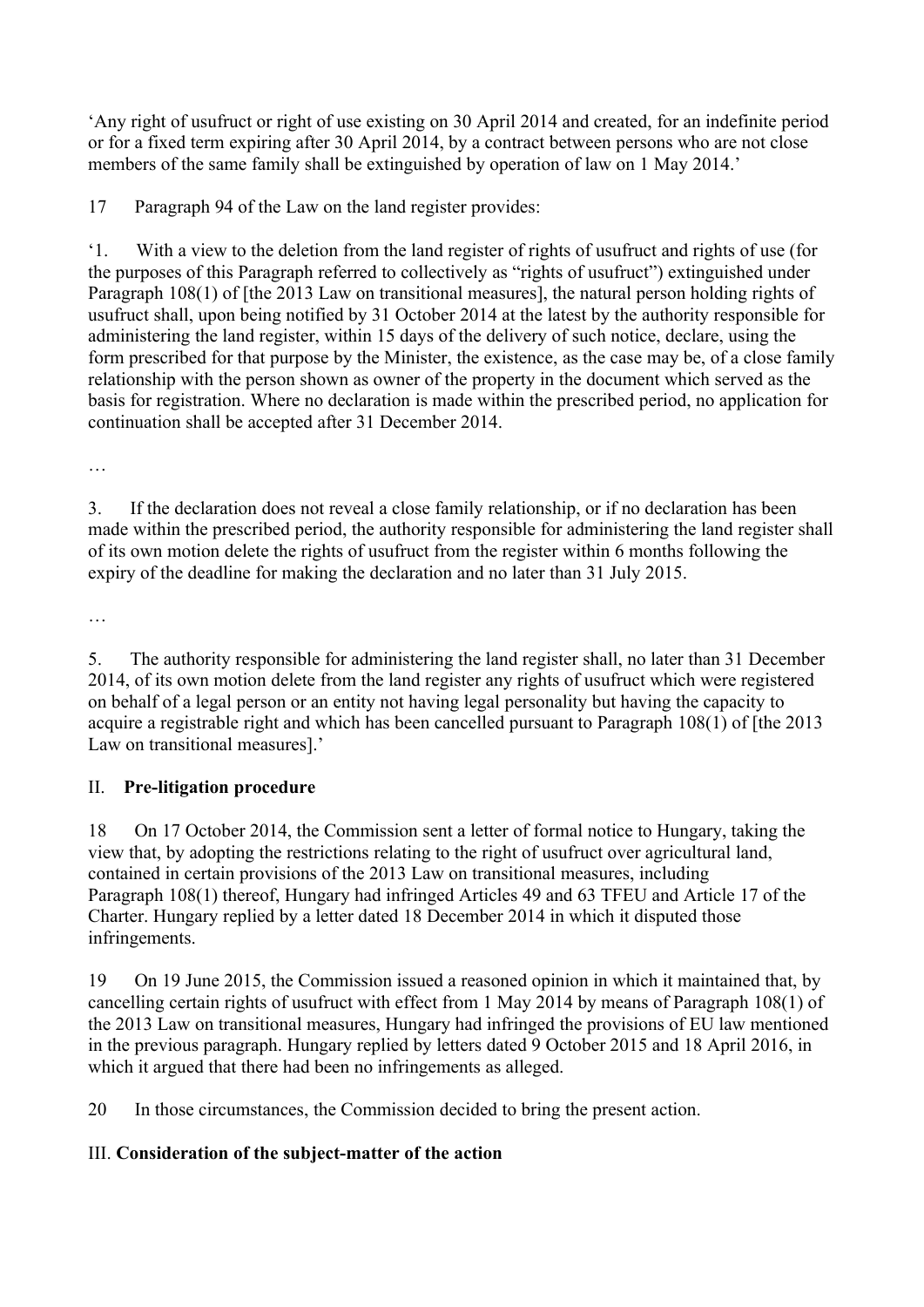21 In the form of order sought in its application, the Commission complains that Hungary has 'restricted' rights of usufruct over agricultural and forestry land ('agricultural land') in breach of EU law, in view of various provisions of national law that it mentions in the form of order sought. However, it follows both from the reasoned opinion and from the contents of the application itself and it is, moreover, common ground between the parties — as was confirmed by the submissions made at the hearing, which the Advocate General outlines in point 39 of his Opinion — that the restriction of rights of usufruct of which the Commission complains in the present case is, more specifically, the restriction arising as a result of the cancellation of those rights by Paragraph 108(1) of the 2013 Law on transitional measures. The other provisions of national law referred to in the form of order sought by the applicant are mentioned therein and in the application itself only as elements of the domestic legislative context of which Paragraph 108 forms part, those elements being essential for a full understanding of the scope of that provision.

22 The Commission's action thus seeks a declaration that, by adopting Paragraph 108(1) of the 2013 Law on transitional measures ('the contested provision') and thereby cancelling, by operation of law, rights of usufruct previously created over agricultural land in Hungary, as between persons who are not close members of the same family, Hungary has failed to fulfil its obligations under Articles 49 and 63 TFEU and Article 17 of the Charter.

# IV. **The jurisdiction of the Court**

# A. **Arguments of the parties**

23 Hungary submits, as a preliminary point, that, since the usufruct contracts cancelled by the contested provision circumvented the prohibitions on acquiring ownership of agricultural land that were in force before Hungary acceded to the European Union and were, on that account, void *ab initio* even before that accession, neither the prohibitions thereby infringed, nor their effects, nor, consequently, the subsequent cancellation by the contested provision of the rights of usufruct at issue can be assessed in the light of EU law. In its view, the Court does not have jurisdiction to interpret EU law when the facts of the dispute pre-date the accession of the Member State concerned to the European Union.

24 The Commission argues that EU law applies *ab initio* in new Member States and that, in the present case, the dispute concerns a provision of national law adopted in 2013, which provided for the cancellation, by operation of law, on 1 May 2014 of rights of usufruct still in existence at that time and recorded in the land registers: the dispute does not concern the legality of usufruct contracts concluded before Hungary's accession to the European Union. Moreover, Hungary explicitly acknowledged, in its reply to the reasoned opinion, there has been no case in which the Hungarian courts have held such usufruct contracts to be void.

# B. **Findings of the Court**

25 According to settled case-law, the Court has jurisdiction to interpret EU law as regards its application in a new Member State with effect from the date of that State's accession to the European Union (judgment of 6 March 2018, *SEGRO and Horváth*, C-52/16 and C-113/16, EU:C:2018:157, paragraph 39 and the case-law cited).

26 In the present case, as the Commission has argued, the rights of usufruct affected by the contested provision were still in existence on 30 April 2014 and were cancelled and subsequently deleted from the land register as a result of that provision, which was adopted nearly 10 years after Hungary's accession to the European Union, and not by virtue of any national rules that may have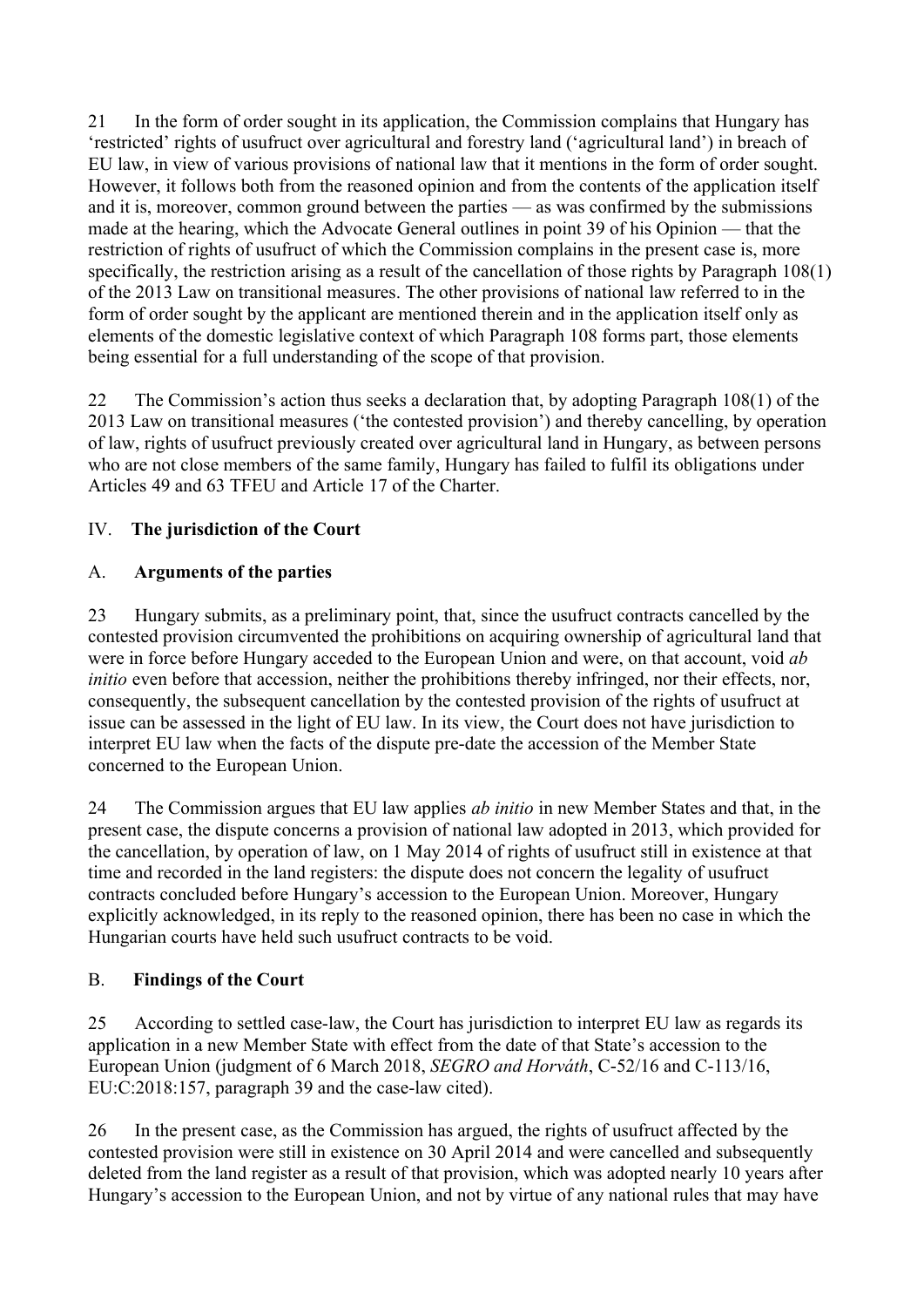been in force and produced all their effects with regard to those rights of usufruct before the date of that accession.

27 It follows that Hungary's arguments challenging the Court's jurisdiction must be rejected.

# V. **Substance**

# A. **Arguments of the parties**

28 The Commission submits, in the first place, that the contested provision is capable of restricting, depending on the particular circumstances of each individual case, both the freedom of establishment and the free movement of capital and, consequently, of infringing both Article 49 TFEU and Article 63 TFEU.

29 In the second place, the contested provision is, in the Commission's view, indirectly discriminatory vis-à-vis nationals of Member States other than Hungary inasmuch as between 1992 and 2002, the creation of a right of usufruct was the only way for such nationals to invest in agricultural land in Hungary and it would moreover have been unusual for those persons to have close relations owning agricultural land, from whom they could have acquired such a right over such land. In those circumstances, the contested provision cannot, so the Commission argues, be justified on the basis of Article 65(1)(b) TFEU or by overriding reasons in the public interest that are recognised by the case-law.

30 In the third place, even if grounds of justification of that kind can be envisaged, those relied on by Hungary are not acceptable here and the contested provision does not satisfy the requirements deriving from the principle of proportionality.

31 As regards, first, the various agricultural policy objectives mentioned in the preamble to the 2013 Law on agricultural land, which the Alkotmánybíróság (Constitutional Court, Hungary) described in judgment No 25 of 21 July 2015 — namely ensuring that productive agricultural land can be owned only by the natural persons who work it and not for the purposes of speculation, preventing the fragmentation of land and preserving a population in rural areas and maintaining sustainable agriculture, as well as creating farms that are viable in size and are competitive — the Commission argues that those objectives do not justify an obstacle to the free movement of capital.

32 In any event, the restrictions at issue are not, in the Commission's view, appropriate, coherent or necessary for the purpose of attaining the objectives invoked.

33 As regards, secondly, the objective of rectifying unlawful situations arising where nonresidents acquired rights of usufruct without having the foreign exchange authorisation from the National Bank of Hungary that was required until 16 June 2001 under Law No XCV of 1995 on foreign currency, the Commission argues that such a requirement for authorisation will have given rise, since Hungary's accession to the European Union, to discrimination based on nationality, which is prohibited by EU law. Moreover, Hungary acknowledged during the pre-litigation procedure that no decision of a Hungarian court has held that if a right of usufruct is acquired without a foreign exchange authorisation, that will result in the usufruct being null and void.

34 As regards, thirdly, the objective of cancelling rights of usufruct acquired before 1 January 2002 by non-residents or legal persons who, it is alleged, unlawfully circumvented the prohibition on the acquisition of property by acquiring those rights, the Commission considers that, if a national of a Member State other than Hungary chooses, for the purpose of investing in agricultural land or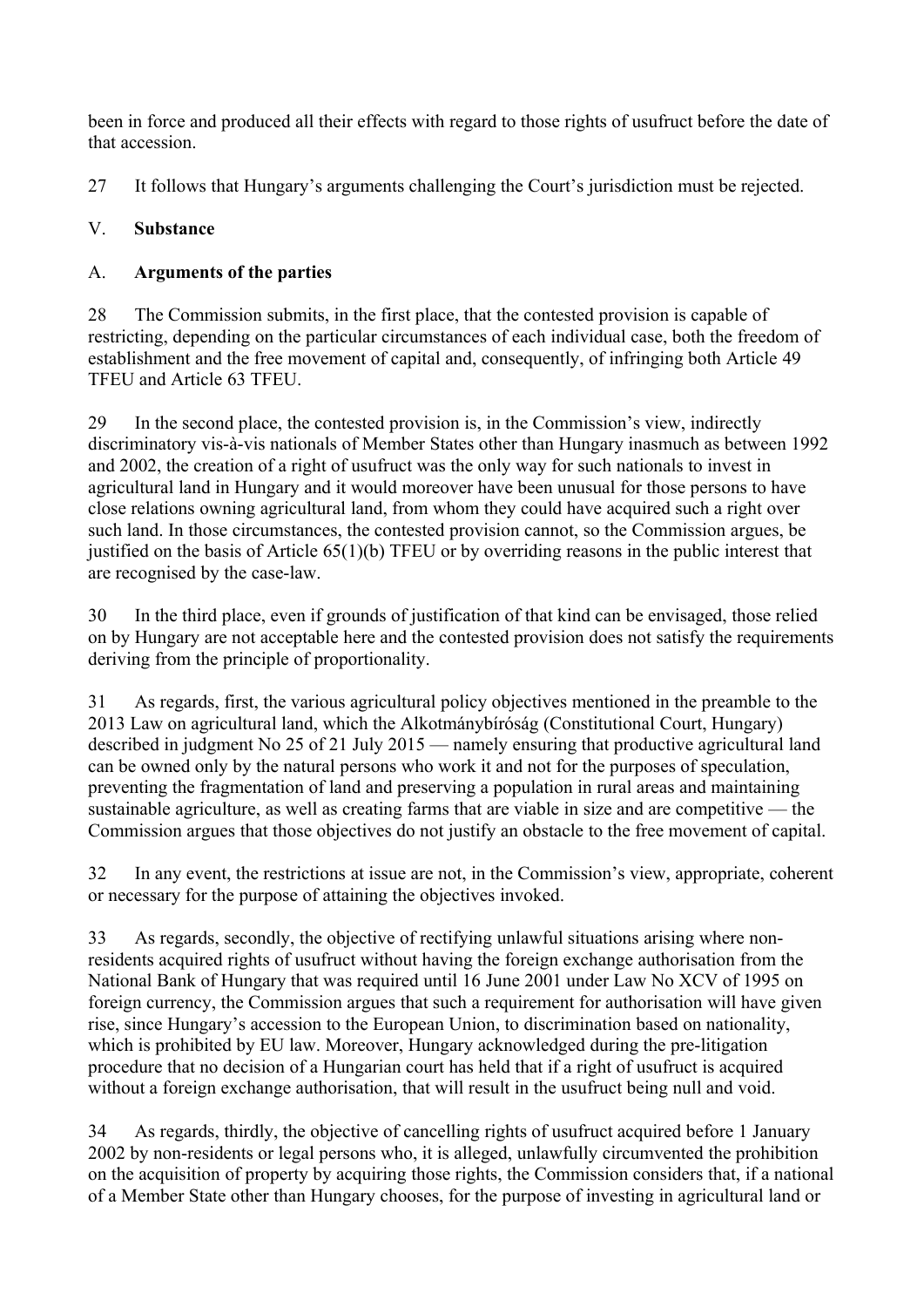establishing himself in Hungary, a legal instrument available under the law of that Member State, that is merely the exercise of the freedoms laid down in Articles 49 and 63 TFEU and therefore cannot be classified as abuse.

35 Moreover, Hungary does not substantiate its claim that all the usufruct contracts affected by the contested provision were improperly concluded. In particular, it does not explain why that may be so in the case of the contracts received from complainants, which the Commission has produced before the Court; nor does it point to any contract that has been declared unlawful by a court. In addition, even if it is accepted that in certain cases the right of usufruct was created in order to circumvent the legislation in force, that finding cannot, in any event, be made general by means of a presumption that any person who created such a right acted with such an intention.

36 In the fourth place, the Commission submits that the contested provision infringes the principles of legal certainty and of the protection of legitimate expectations. The effect of those principles is that, in the event of cancellation of legal instruments enabling their holders to carry on an economic activity, it is not proportionate or justified to provide for a transitional period of only 4½ months, whilst abolishing, at the same time, the transitional period of 20 years laid down less than 1 year previously. It is also contrary to those principles not to provide for any specific compensation allowing the persons concerned to be compensated, under conditions determined in advance, for the loss of the consideration paid, the loss of value of the investments made and the loss of profit.

37 In the fifth place, the Commission maintains that, as the contested provision restricts the freedom of establishment and the free movement of capital and since Hungary relies on overriding reasons in the public interest in order to justify those restrictions, the provisions of the Charter are applicable in the present case.

38 The Commission submits that the contested provision infringes Article 17 of the Charter. Indeed, in its view, the cancellation of the rights of usufruct at issue amounts to a person being deprived of property, within the meaning of that article and also of Article 1 of Protocol No 1 to the European Convention for the Protection of Human Rights and Fundamental Freedoms, signed in Rome on 4 November 1950 ('the ECHR').

39 The removal of rights of usufruct to the detriment of thousands of non-Hungarian citizens is not justified here by any permissible reason in the public interest and, even assuming it to be justifiable, that cancellation is not proportionate, account being taken, in particular, of the matters set out above. Nor has the contested provision made provision for the compensation that is required by Article 17 of the Charter, which is intended to ensure that compensation is paid, using efficient procedures, for the loss of *in rem* rights of considerable economic value.

40 Finally, the Commission submits that the persons concerned acted in good faith in using an investment opportunity that the existing legislative framework offered them and that both the practice of the administrative authorities responsible for land registration and that of the judicial authorities confirmed the legality of the rights of usufruct concerned.

41 In its defence, Hungary denies that there was any restriction of the freedom of establishment. It submits that judgment No 25 of 21 July 2015 of the Alkotmánybíróság (Constitutional Court) makes clear that the usufructuaries concerned did not sustain any financial loss, as that court held that, in general, Hungarian civil law affords such persons sufficient opportunity to defend their interests when the parties settle matters between them. Such usufructuaries can also continue to farm the land in future by acquiring, with the owner's agreement, ownership thereof or by entering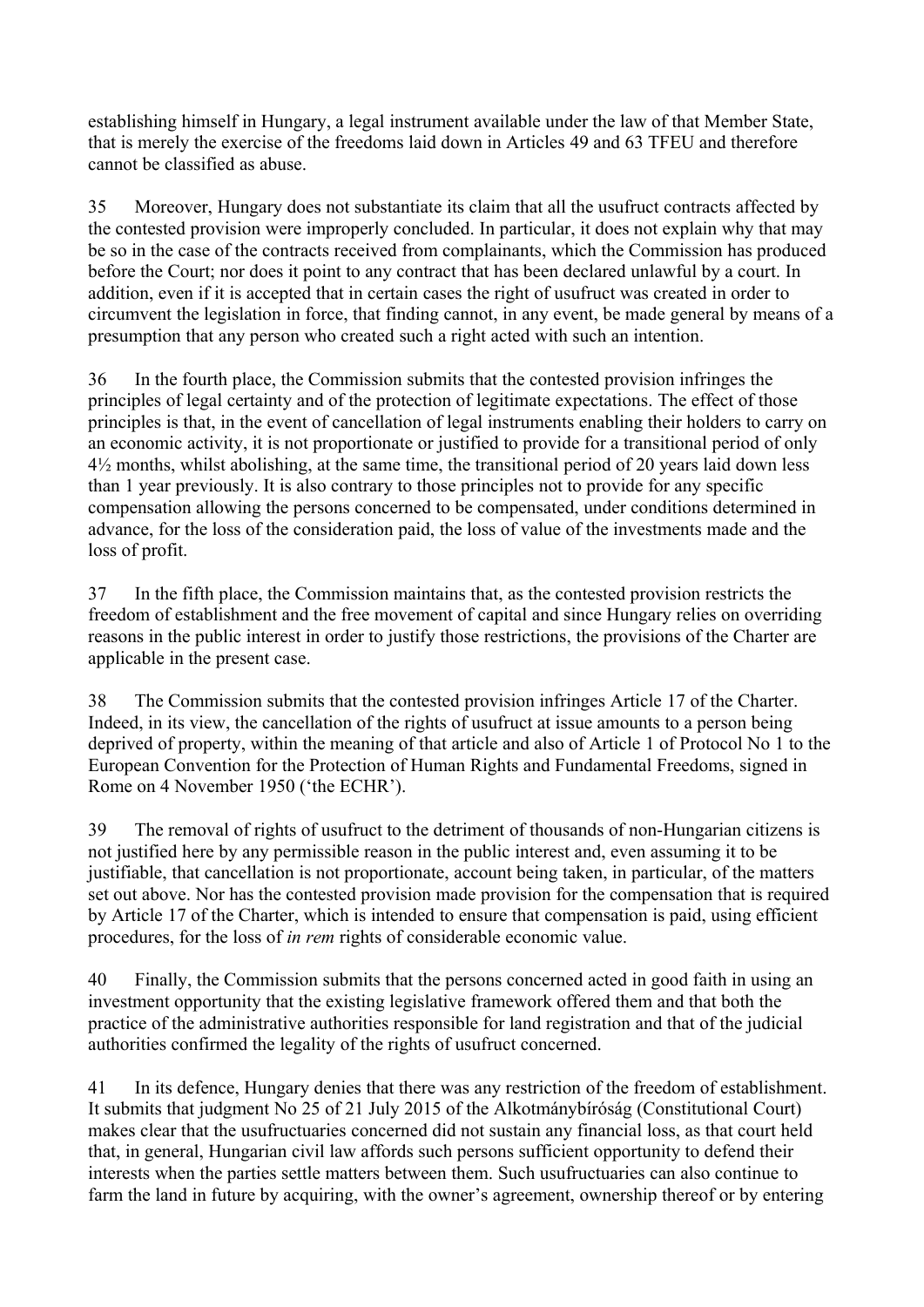into a lease. As to the free movement of capital, Hungary contends that a restriction thereof has not been established, since the contested provision is limited to laying down a condition relating to a family tie with regard to just one of the instruments conferring a right to work arable land, purchase and leasing remaining possible.

42 In addition, Hungary disputes the existence of indirect discrimination based on nationality given that the contested provision applied without distinction to Hungarian nationals and nationals of other Member States, as is shown by the fact that, of over 100 000 persons concerned by the provision, only 5 058 were nationals of other States, including nationals of third States. The fact that the exception relating to the close family tie generally works in favour of Hungarian nationals follows from the fact that the land concerned is located in Hungary and its owners are usually Hungarian. That exception takes into account the fact that parents frequently buy property for their children over which they create a right of usufruct for themselves and the fact that a surviving spouse often inherits such a right.

43 Even if a restriction of the free movement of capital were established, Hungary considers it to be justified, first of all, by the agricultural policy objectives outlined in paragraph 31 above.

44 Next, Hungary argues that the illegality, *ab initio*, of the usufruct contracts at issue has been recognised by the Alkotmánybíróság (Constitutional Court), which stated, in judgment No 25 of 21 July 2015, that the objective of the contested provision was, inter alia, to ensure that the land register reflects legal relationships complying with the new rules applicable to agricultural land and to eliminate the legal effects of a practice by virtue of which the right of usufruct had been applied in a dysfunctional manner.

45 In the event that the parties opt to conclude a type of contract other than that which reflects their true intention, it follows from Paragraph 207(6) of a polgari törvénykönyvről szóló 1959. évi IV. törvény (Law No IV of 1959 establishing the civil code) that the contract is a sham and is null and void.

46 In view of the large number of acquisitions of rights of usufruct said to have been made, using various arrangements, by non-residents in the hope of being able, after Hungary's accession to the European Union or following the removal of legal obstacles, to acquire ownership of the land concerned (acquisitions whose cancellations may be covered by the concept of public policy referred to in Article 65(1)(b) TFEU), the national legislature chose, for reasons of budgetary order and economy of judicial resources, to cancel those rights and remove them from the land register by means of legislation rather than leave them to be challenged piecemeal in the courts.

47 Lastly, Hungary considers that the contested provision is also justified by the aim of bringing to an end the unlawfulness of usufruct contracts concluded without the foreign exchange authorisation required under Law No XCV of 1995.

48 As regards the proportionality of and need for the restriction of the right to property, the Alkotmánybíróság (Constitutional Court) held, in judgment No 25 of 21 July 2015, that the cancellation of the rights of usufruct at issue was not akin to an expropriation, since the rights concerned were contractual in nature and could therefore be restricted, in the general interest, by legislative provisions and since the cancellation in question did not result in the State acquiring a right or in the creation of a new right for another person. It further contends that that measure is in the general interest since the owner's land is freed from encumbrances and is then subject, as a result of social constraints, to obligations concerning productive land.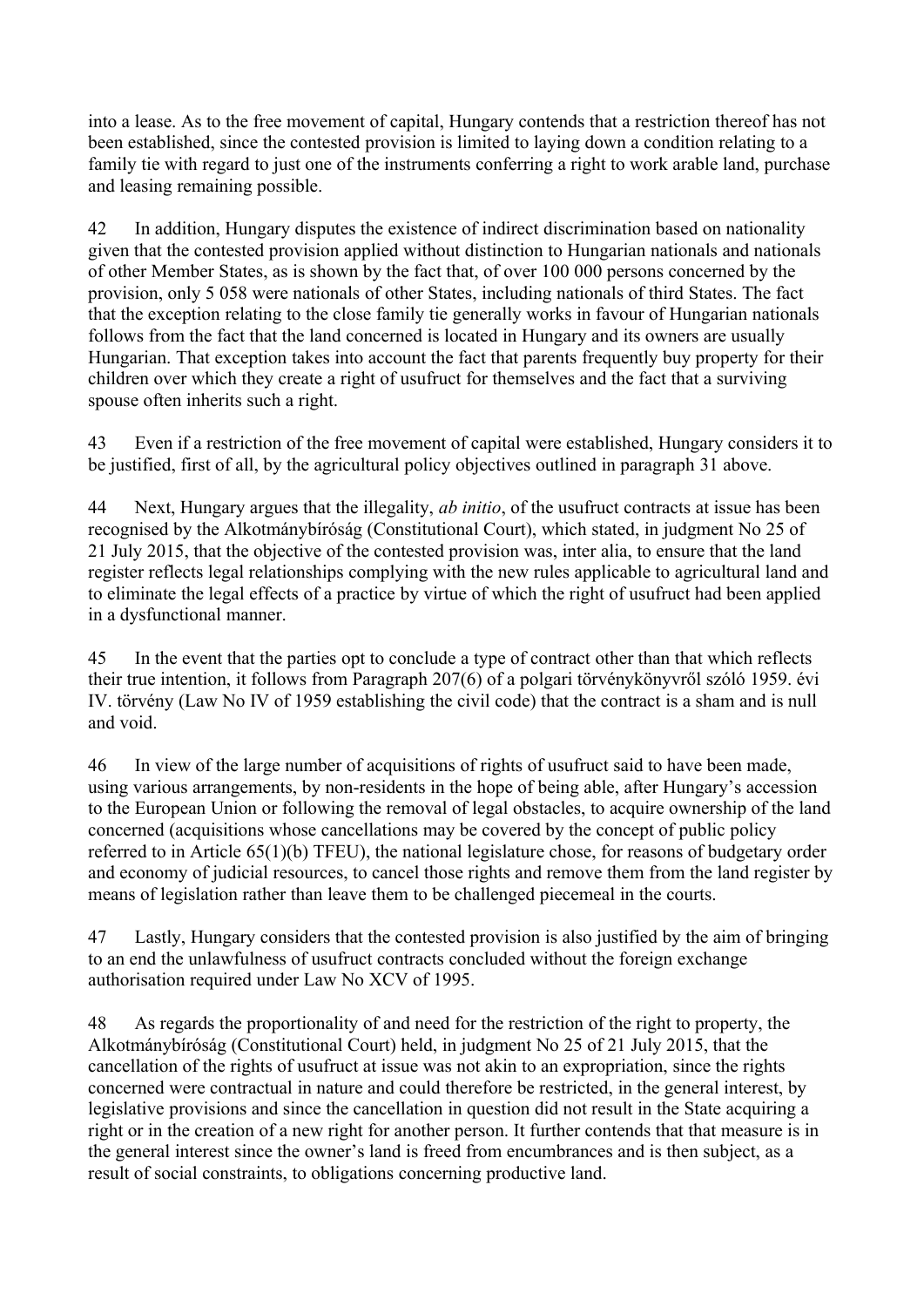49 As to the fact that the transitional period is short, the economic operators concerned had no grounds for a legitimate expectation that the previous legislation would be maintained, as it was foreseeable that that legislation would evolve as a result of the expiry of the moratorium on the acquisition of land arising as a result of the 2003 Act of Accession.

50 Hungary further submits that a separate examination of the contested provision in the light of the Charter is not necessary and that, in any event, it is apparent from judgment No 25 of 21 July 2015 of the Alkotmánybíróság (Constitutional Court) that the cancellation of the rights of usufruct at issue is not an expropriation and that it is, in addition, justified by the general interest, whilst the civil law rules enable the former usufructuaries to obtain fair, comprehensive and timely compensation for the losses incurred. Moreover, Article 17 of the Charter is not applicable in the present case since the usufruct contracts that have been cancelled were concluded unlawfully and in bad faith.

# B. **Findings of the Court**

# 1. **Article 49 TFEU**

51 As regards the Commission's request for a declaration that Hungary has failed to fulfil its obligations under Article 49 TFEU, it should be noted that, when the right to acquire, use or dispose of immovable property on the territory of another Member State is exercised as the corollary of the right of establishment, it generates capital movements (judgment of 6 March 2018, *SEGRO and Horváth*, C-52/16 and C-113/16, EU:C:2018:157, paragraph 54).

52 As the Commission has argued, alluding, in this regard, to the case of nationals of Member States other than Hungary who are farming in that Member State and who have to that end acquired, directly or indirectly, a right of usufruct over agricultural land, that right constitutes, in such circumstances, the corollary of the exercise of those nationals' right of establishment.

53 Although the contested provision is therefore capable, prima facie, of falling both within the scope of Article 49 TFEU and that of Article 63 TFEU, the fact remains that, in the present case, the restriction of the freedom of establishment arising from the contested provision which the Commission alleges in its action is the direct consequence of the restriction of the free movement of capital of which it also complains in this action. As the first alleged restriction is thus inextricably linked to the second, it is not necessary to consider the contested provision in the light of Article 49 TFEU (see, to that effect, judgments of 4 June 2002, *Commission* v *Portugal*, C-367/98, EU:C:2002:326, paragraph 56; of 13 May 2003, *Commission* v *Spain*, C-463/00, EU:C:2003:272, paragraph 86; and of 10 November 2011, *Commission* v *Portugal*, C-212/09, EU:C:2011:717, paragraph 98 and the case-law cited).

# 2. **Article 63 TFEU and Article 17 of the Charter**

### (a) **The applicability of Article 63 TFEU and the existence of a restriction of the free movement of capital**

54 It should be recalled that capital movements include investments in real estate on the territory of a Member State by non-residents, as is clear from the nomenclature of capital movements set out in Annex I to Council Directive 88/361/EEC of 24 June 1988 for the implementation of Article 67 of the [EC] Treaty (an article repealed by the Treaty of Amsterdam) (OJ 1988 L 178, p. 5); that nomenclature still has the same indicative value for the purposes of defining the notion of capital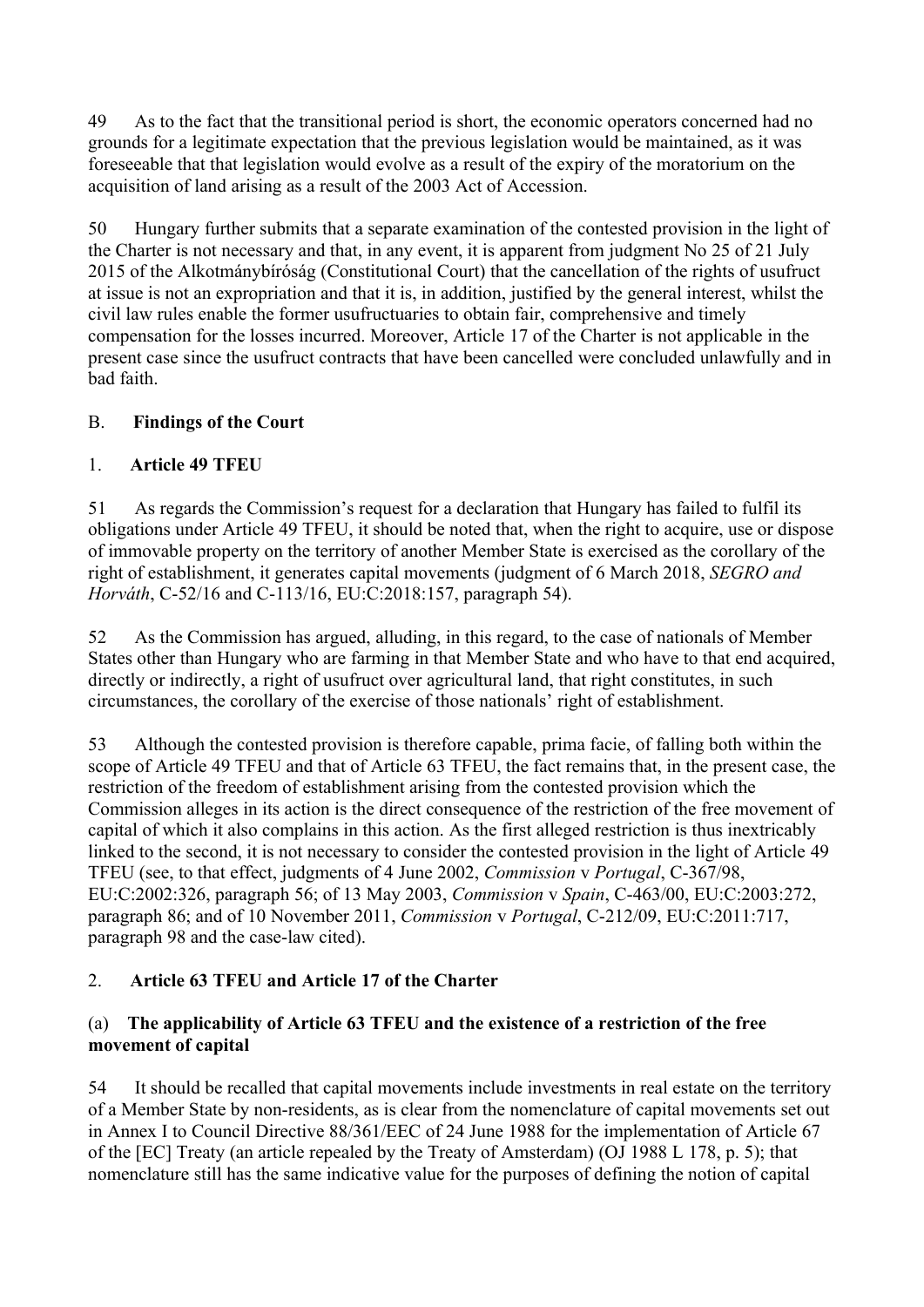movements (judgment of 6 March 2018, *SEGRO and Horváth*, C-52/16 and C-113/16, EU:C:2018:157, paragraph 56 and the case-law cited).

55 That notion encompasses, inter alia, investments in real estate relating to the acquisition of a usufruct over land, as is attested, in particular, by the clarification, contained in the explanatory notes in Annex I to Directive 88/361, that the category of investments in real estate covered by the directive includes the acquisition of rights of usufruct over buildings and land (judgment of 6 March 2018, *SEGRO and Horváth*, C-52/16 and C-113/16, EU:C:2018:157, paragraph 57).

56 In the present case, the contested provision cancels rights of usufruct that were previously acquired over agricultural land, when the usufructuaries do not satisfy the requirement to which the acquisition of such rights is now subject under national law, namely the existence of a close family tie between the person acquiring the right of usufruct and the owner of the land concerned.

57 It is common ground, moreover, that the usufructuaries affected in this way by the contested provision include a great many nationals of Member States other than Hungary, who have acquired rights of usufruct either directly, or, indirectly, through a legal person created in Hungary.

58 By providing for the extinguishment, by operation of law, of rights of usufruct thus held over agricultural land by nationals of Member States other than Hungary, the contested provision restricts, by virtue of its very subject matter and by reason of that fact alone, the right of the persons concerned to the free movement of capital guaranteed by Article 63 TFEU. Indeed, the contested provision deprives those persons both of the possibility of continuing to enjoy their rights of usufruct, by preventing them, inter alia, from using and farming the land concerned or from letting it to tenant farmers and thereby making money from it, and of the possibility of alienating that right, for example by transferring it back to the owner. That provision is, moreover, liable to deter nonresidents from making investments in Hungary in the future (see, to that effect, judgment of 6 March 2018, *SEGRO and Horváth*, C-52/16 and C-113/16, EU:C:2018:157, paragraphs 62 to 66).

### (b) **Consideration of whether the restriction of the free movement of capital is justified and of the applicability of Article 17 of the Charter**

59 As is apparent from the Court's case-law, a measure such as the contested provision, which restricts the free movement of capital, is permissible only if it is justified by overriding reasons in the public interest and observes the principle of proportionality, a condition that requires the measure to be appropriate for ensuring the attainment of the objective legitimately pursued and not to go beyond what is necessary in order for it to be attained (see, to that effect, judgment of 11 November 2010, *Commission* v *Portugal*, C-543/08, EU:C:2010:669, paragraph 83).

60 Such a measure may likewise be justified by the reasons referred to in Article 65 TFEU provided that it complies with the principle of proportionality (judgment of 6 March 2018, *SEGRO and Horváth*, C-52/16 and C-113/16, EU:C:2018:157, paragraph 77 and the case-law cited).

61 It must also be pointed out in this connection that national legislation is appropriate for ensuring attainment of the objective relied on only if it genuinely reflects a concern to attain that objective in a consistent and systematic manner (judgment of 6 March 2018, *SEGRO and Horváth*, C-52/16 and C-113/16, EU:C:2018:157, paragraph 78 and the case-law cited).

62 In this case, Hungary has submitted that the contested provision is justified, respectively, by overriding reasons in the public interest that are recognised by the Court's case-law, namely, objectives relating to the rational use of agricultural land, and by grounds envisaged by Article 65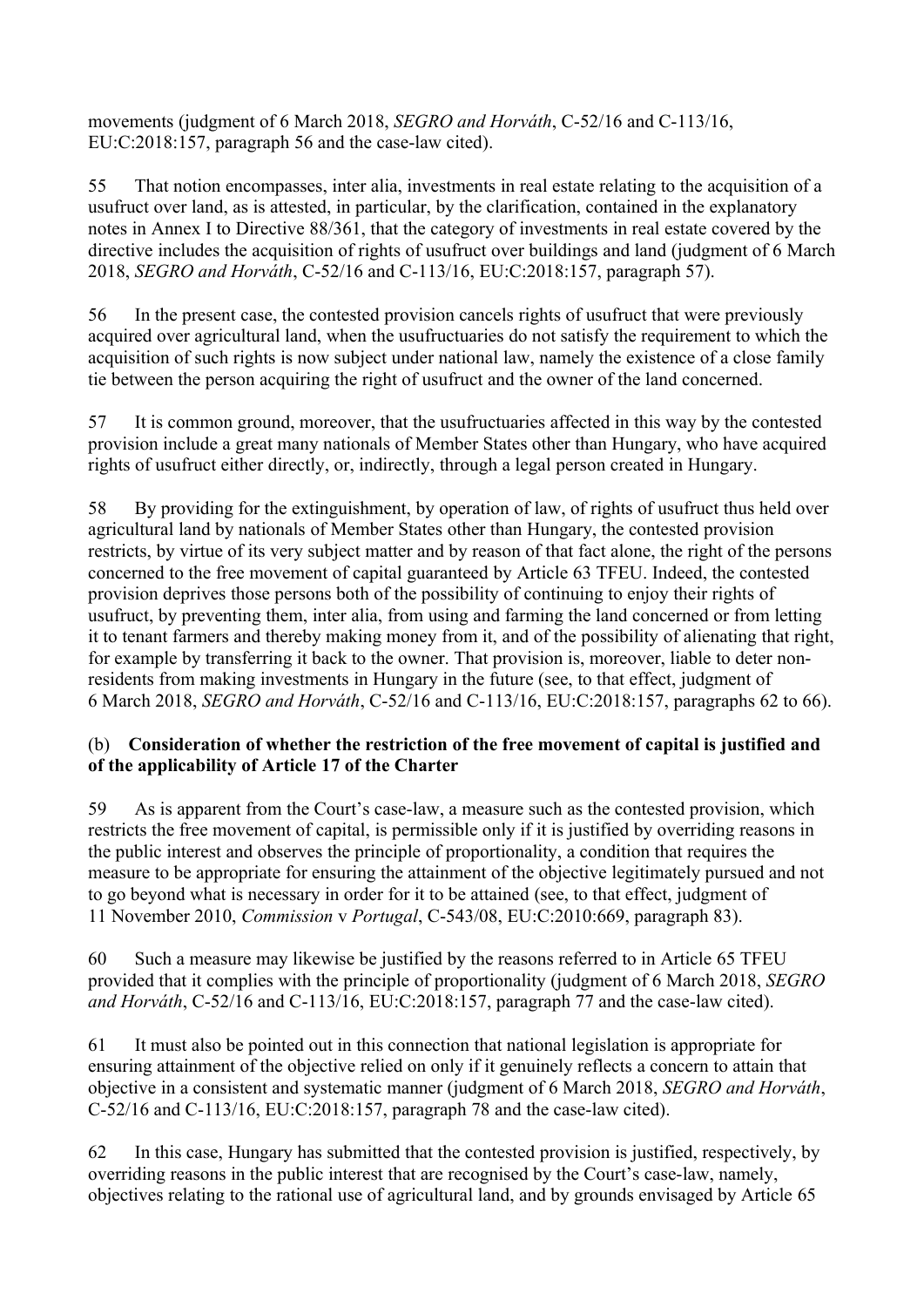TFEU. As regards the latter provision, Hungary relies, more specifically, on, first, the desire to correct infringements of national legislation concerning exchange controls and, second, the desire to combat abusive purchase practices on grounds of public policy.

63 In addition, it should be borne in mind that the fundamental rights guaranteed by the Charter are applicable in all situations governed by EU law and that they must, therefore, be complied with inter alia where national legislation falls within the scope of EU law (see, in particular, judgments of 26 February 2013, *Åkerberg Fransson*, C-617/10, EU:C:2013:105, paragraphs 19 to 21, and of 21 December 2016, *AGET Iraklis*, C-201/15, EU:C:2016:972, paragraph 62).

64 That is inter alia the case where national legislation is such as to obstruct one or more of the fundamental freedoms guaranteed by the FEU Treaty and the Member State concerned relies on grounds envisaged in Article 65 TFEU, or on overriding reasons in the public interest that are recognised by EU law, in order to justify such an obstacle. In such a situation, the national legislation concerned can, according to settled case-law, fall within the exceptions thereby provided for only if it complies with the fundamental rights the observance of which is ensured by the Court (see, to that effect, judgments of 18 June 1991, *ERT*, C-260/89, EU:C:1991:254, paragraph 43; of 27 April 2006, *Commission* v *Germany*, C-441/02, EU:C:2006:253, paragraph 108 and the case-law cited; and of 21 December 2016, *AGET Iraklis*, C-201/15, EU:C:2016:972, paragraph 63).

65 In that regard, as has already been held by the Court, the use by a Member State of the exceptions provided for by EU law in order to justify an impediment to a fundamental freedom guaranteed by the Treaty must be regarded as 'implementing Union law' within the meaning of Article 51(1) of the Charter (judgment of 21 December 2016, *AGET Iraklis*, C-201/15, EU:C:2016:972, paragraph 64 and the case-law cited).

66 In this case, as has been stated in paragraphs 58 and 62 above, the contested provision constitutes a restriction of the free movement of capital and Hungary relies on the existence of overriding reasons in the public interest and of the grounds envisaged in Article 65 TFEU in order to justify that restriction. That being so, the compatibility of the contested provision with EU law must be examined in the light both of the exceptions thus provided for by the Treaty and the Court's case-law, on the one hand, and of the fundamental rights guaranteed by the Charter, on the other hand (see, to that effect, judgment of 21 December 2016, *AGET Iraklis*, C-201/15, EU:C:2016:972, paragraphs 65, 102 and 103), one of which is the right to property safeguarded by Article 17 of the Charter, which the Commission claims has been infringed in this case.

### (1) *Whether persons have been deprived of property within the meaning of Article 17(1) of the Charter*

67 Under Article 17(1) of the Charter everyone has the right to own, use, dispose of and bequeath his or her lawfully acquired possessions and no one may be deprived of his or her possessions, except in the public interest and in the cases and under the conditions provided for by law, subject to fair compensation being paid in good time for their loss. In addition, the use of property may be regulated by law in so far as is necessary in the general interest.

68 In that regard, it should be noted, as a preliminary point, that, as the Court has already stated, Article 17 of the Charter is a rule of law intended to confer rights on individuals (see, to that effect, judgment of 20 September 2016, *Ledra Advertising and Others* v *Commission and ECB*, C-8/15 P to C-10/15 P, EU:C:2016:701, paragraph 66).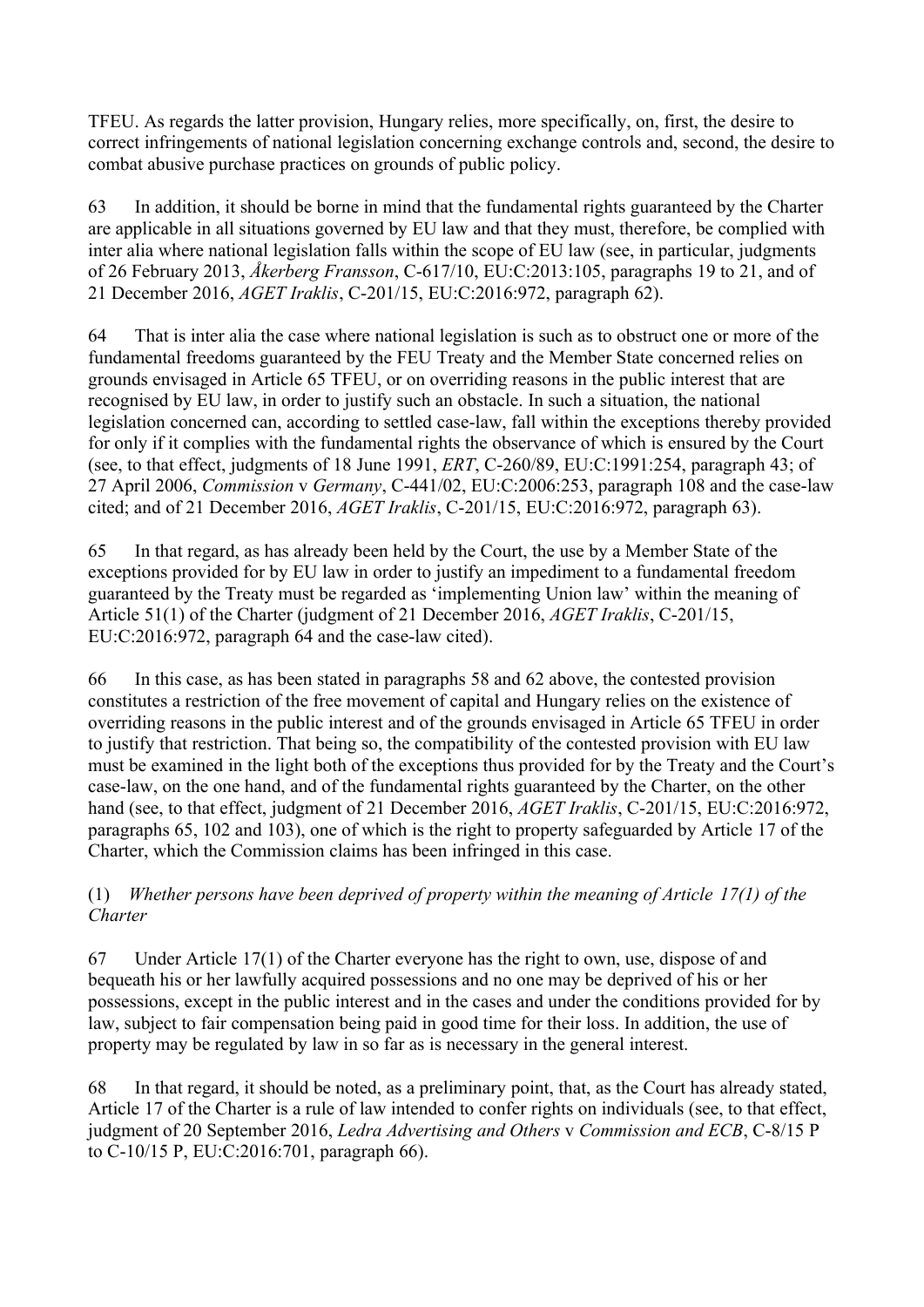69 As regards the substantive conditions set out in Article 17(1) of the Charter, it follows, first, from the Court's case-law that the protection afforded by that provision concerns rights with an asset value creating an established legal position under the legal system concerned, enabling the holder to exercise those rights autonomously and for his or her own benefit (judgments of 22 January 2013, *Sky Österreich*, C-283/11, EU:C:2013:28, paragraph 34, and of 3 September 2015, *Inuit Tapiriit Kanatami and Others* v *Commission*, C-398/13 P, EU:C:2015:535, paragraph 60).

70 Contrary to what Hungary argued in that regard at the hearing, it is evident that, inasmuch as rights of usufruct over immovable property such as those at issue permit the usufructuary to use and enjoy that property, they have an asset value and confer on the usufructuary an established legal position, enabling him or her to exercise those rights of use and enjoyment independently, even if the possibility of transferring such rights is limited or precluded under the applicable national law.

71 Indeed, where such rights of usufruct over agricultural land are acquired contractually, a price will, as a rule, be paid. Those rights enable their holders to make use of such land, in particular for economic purposes, or even, depending on the circumstances, to lease the land to third parties; such rights therefore fall within the scope of Article 17(1) of the Charter.

72 According also to the case-law of the European Court of Human Rights relating to Article 1 of Protocol No 1 to the ECHR, which must be taken into account pursuant to Article 52(3) of the Charter in interpreting Article 17 thereof, as the minimum threshold of protection (see, to that effect, judgments of 15 March 2017, *Al Chodor*, C-528/15, EU:C:2017:213, paragraph 37; of 13 June 2017, *Florescu and Others*, C-258/14, EU:C:2017:448, paragraph 49; and of 12 February 2019, *TC*, C-492/18 PPU, EU:C:2019:108, paragraph 57), rights of use or of usufruct over immovable property are to be regarded as 'possessions' that are eligible for the protection guaranteed by Article 1 of that protocol (see, in particular, ECtHR, 12 December 2002, *Wittek v. Germany*, CE:ECHR:2002:1212JUD003729097, §§ 43 to 46; ECtHR, 16 November 2004, *Bruncrona v. Finland*, CE:ECHR:2004:1116JUD004167398, § 78; and ECtHR, 9 February 2006, *Athanasiou and Others v. Greece*, CE:ECHR:2006:0209JUD000253102, § 22).

73 In the second place, contrary to Hungary's contention, the rights of usufruct that were cancelled by the contested provision must be regarded as having been 'lawfully acquired' for the purposes of Article 17(1) of the Charter.

74 In that regard, it should be noted first of all that, as has been stated in paragraphs 8 and 9 above, the legislative amendments made in 1991 and 1994 for the purpose of prohibiting the acquisition of agricultural land by natural persons not possessing Hungarian nationality and by legal persons did not concern the acquisition of rights of usufruct over such land. It was in fact only from 1 January 2002 that the 1994 Law on productive land was amended so as also to preclude a right of usufruct over agricultural land being created by contract in favour of those natural and legal persons.

75 Accordingly, the rights of usufruct covered by the contested provision were created over agricultural land at a time when the creation of such rights was not prohibited by the national legislation in force.

76 Next, Hungary has not established either (i) that the national legislation concerning exchange controls that it invokes was intended to make acquisitions of rights of usufruct by non-residents subject to a foreign exchange authorisation without which such acquisitions would be invalid or (ii) that the rights of usufruct acquired by nationals of other Member States and cancelled by the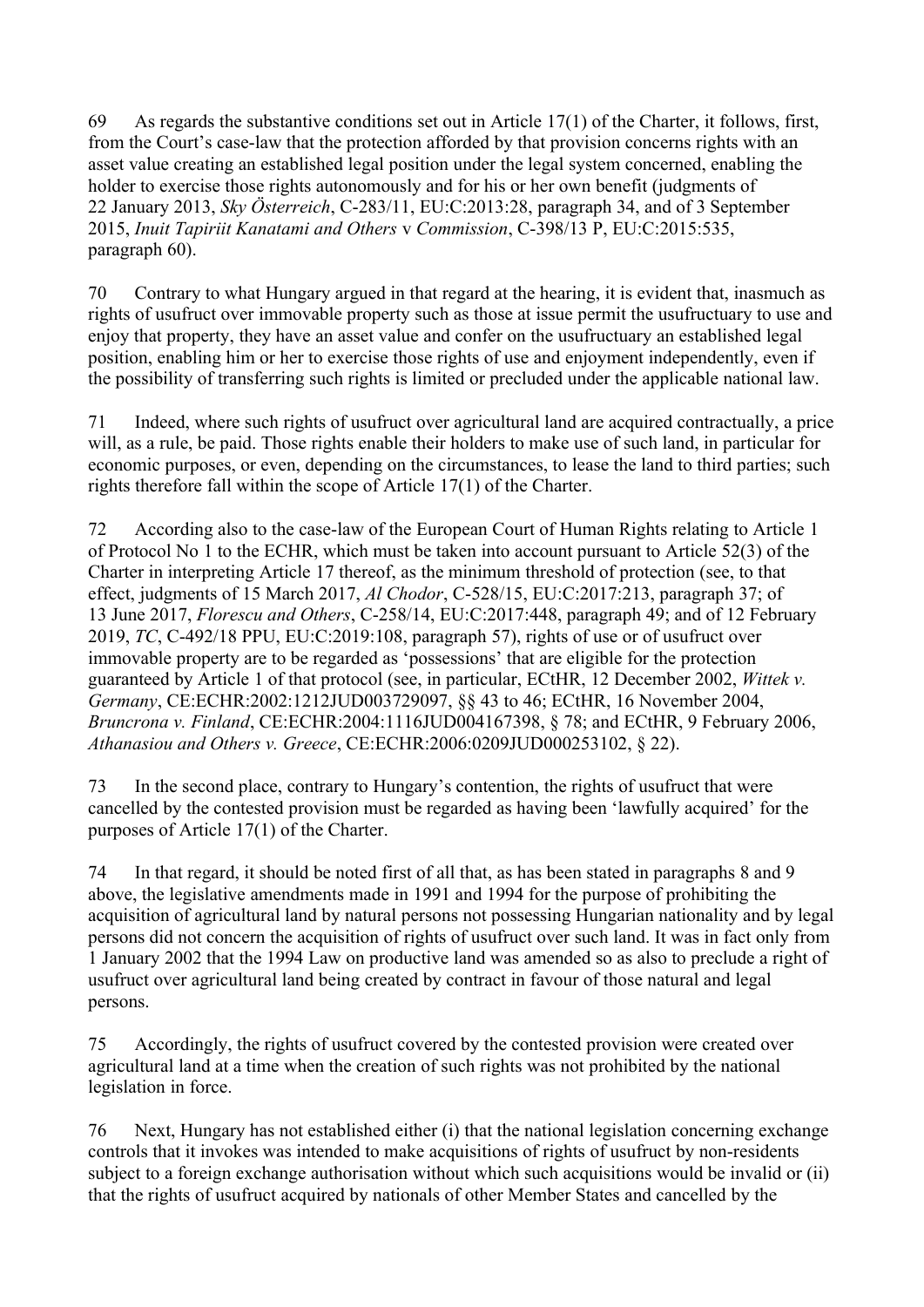contested provision were, under the applicable national law, null and void *ab initio* because the rules applicable to the acquisition of ownership of agricultural land had been circumvented.

77 In that regard, as the Commission noted and as Hungary acknowledged in the pre-litigation stage of the procedure, no judicial decision has found there to be such nullity in the case of rights of usufruct of this kind. On the contrary, the Commission mentioned before the Court a judgment of the Kúria (Supreme Court, Hungary) of 26 January 2010, the grounds of which clearly state that the mere creation of a right of usufruct over a piece of agricultural land does not imply that the parties intended to circumvent the legislation applicable to the sale of such land.

78 Moreover, although it admittedly appears from judgment No 25 of 21 July 2015 of the Alkotmánybíróság (Constitutional Court) that the contested provision sought, at least in part, to eliminate the legal effects of a practice for acquiring agricultural land by virtue of which the right of usufruct had been applied in a 'dysfunctional manner', such a finding does not appear to amount to a finding of abuse on the part of all the usufructuaries concerned. That judgment also points out that the contested provision had cancelled the rights of usufruct concerned as regards the future but had not classified any previous conduct as unlawful.

79 Finally, it is undisputed that the rights of usufruct acquired in this way by non-residents were entered as a matter of course in the land registries by the competent Hungarian authorities. As the parties acknowledge, registration of that kind requires that the document concerned be in the form of either a public document or a private document countersigned by a lawyer: under Paragraph 5 of the Law on the land register, the consequence of such registration is that the immovable asset concerned exists until there is proof to the contrary. The Commission also emphasises, without being challenged on this point by Hungary, that, under Paragraph 3 of that law in the version in force until 15 March 2014, such registration established rights.

80 Accordingly, it is not disputed that the persons concerned had generally been able peacefully to enjoy those rights, in their capacity as usufructuaries, and had, in some cases, done so for many years. They drew support, as regards the legal certainty attaching to the instruments creating their rights, from (i) the registration of those instruments at the land registries, (ii) the fact that the national authorities did not bring actions within a reasonable time with a view to seeking a declaration that those instruments were invalid and securing the deletion of their entries in the land registers and (iii) the fact that the existence of the instruments concerned was confirmed by legislation, given that Law No CCXIII of 2012, which was adopted a little more than a year before the contested provision, had provided that those instruments should continue to be valid until 1 January 2033.

81 In the third place, as the Advocate General has noted in points 136 and 157 of his Opinion, the rights of usufruct concerned amount to a fraction of ownership in the sense that they confer on their holders two essential attributes of the right to property, namely the right to use the property concerned and the right to collect the revenue from it. The contested provision cancels all the existing rights of usufruct over the land concerned, with the exception of those rights that were created between close members of the same family. Cancellation of such a kind thus, by definition, deprives the persons concerned — in a compulsory, complete and definitive manner — of those rights of usufruct to the benefit of the legal owners of the land.

82 It follows that the contested provision does not involve restrictions on the use of possessions but rather entails a person being deprived of his possessions within the meaning of Article 17(1) of the Charter.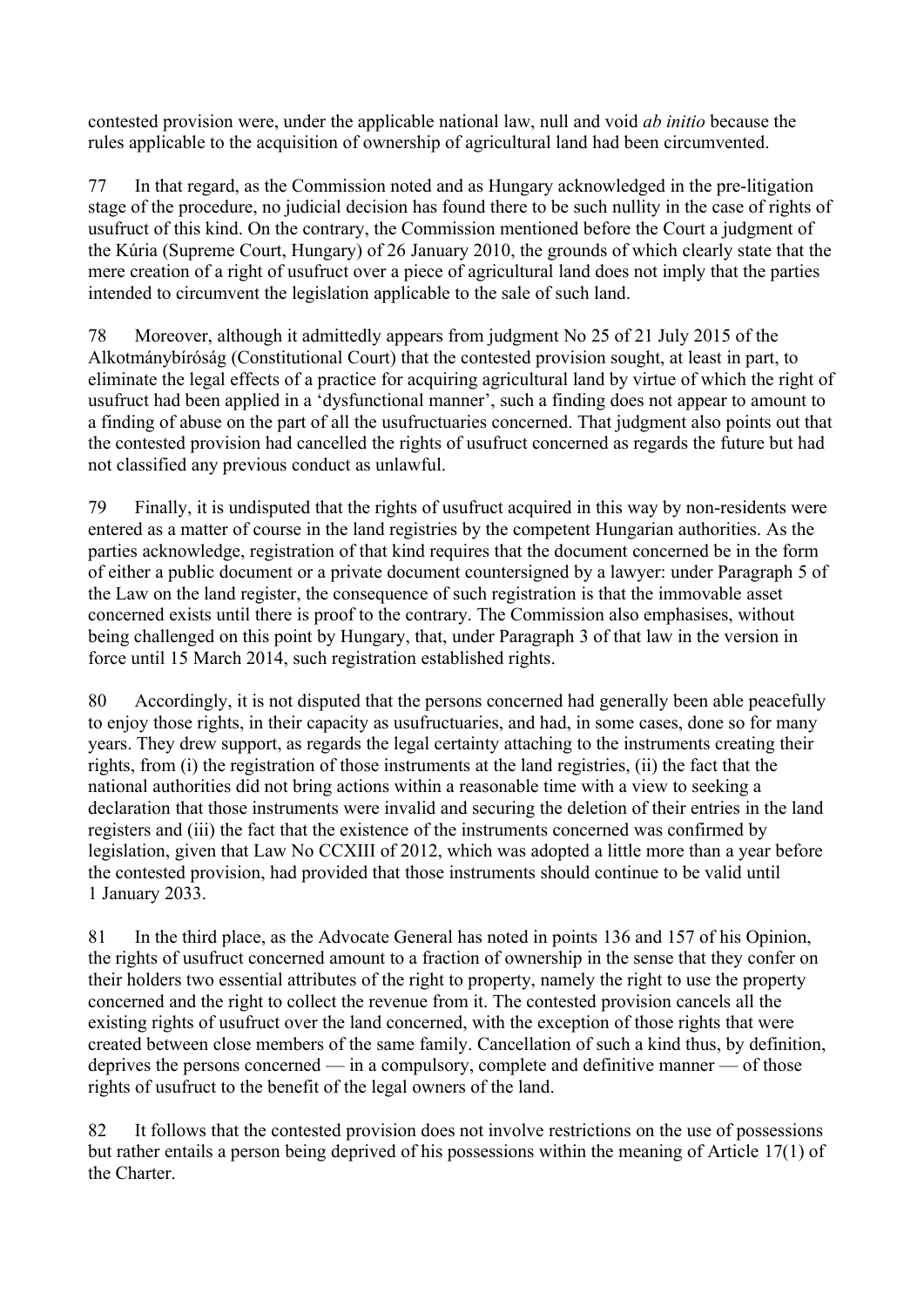83 In that regard, Hungary argued at the hearing that it remained possible for the usufructuaries thus dispossessed to continue to enjoy the land concerned by concluding a lease with the landowner. That argument cannot succeed. Indeed, a lease can be concluded only if the owner consents and conclusion of a lease does not restore to the former usufructuary the *in rem* right that was previously his, which is different in nature from the *in personam* right resulting from a lease agreement. It also imposes disadvantages upon him to which he would not have been subject had he retained his right.

84 In addition, by providing that 'no one may be deprived of his or her possessions', the second sentence of Article 17(1) of the Charter does not cover solely the taking of property for the purpose of transferring it to a public authority. Thus, contrary to what Hungary has also argued in this regard, the fact that the rights of usufruct concerned are not acquired by a public authority and that their extinction results in full ownership of the land concerned being restored to the owners has no impact whatsoever as regards the fact that the cancellation of those rights results in the former usufructuaries being deprived of the rights.

85 In that regard, it should also be observed that the European Court of Human Rights has held that the compulsory transfer, under a rule of national law, of property as between the owner of that property and the holder of a long lease over it can be regarded as a taking of property for the purposes of the second sentence of the first paragraph of Article 1 of Protocol No 1 to the ECHR (ECtHR, 21 February 1986, *James and Others v. the United Kingdom*, CE:ECHR:1986:0221JUD000879379,§§ 27, 30 and 38), as can the compulsory transfer of an agricultural estate from one person to another for the purposes of the rationalisation of agriculture

(ECtHR, 21 February 1990, *Håkansson and Sturesson v. Sweden*, CE:ECHR:1990:0221JUD001185585, §§ 42 to 44).

86 It follows from the reasoning set out in paragraphs 69 to 85 above that the cancellation of usufructuary rights brought about by the contested provision constitutes a deprivation of property within the meaning of Article 17(1) of the Charter.

87 Although that provision does not lay down an absolute prohibition on persons being deprived of their possessions, it does, however, provide that such deprivation may occur only where it is in the public interest and in the cases and under the conditions provided for by law, subject to fair compensation being paid in good time for their loss.

88 As regards those requirements, account must also be taken of the provision made by Article 52(1) of the Charter, under which limitations may be imposed on the exercise of the rights recognised by the Charter, as long as the limitations are provided for by law, respect the essence of those rights and, subject to the principle of proportionality, are necessary and genuinely meet objectives of general interest recognised by the European Union or the need to protect the rights and freedoms of others.

89 It follows from a reading of Article 17(1) of the Charter in conjunction with Article 52(1) thereof, first, that when the public interest is invoked in order to justify a person being deprived of his or her possessions, compliance with the principle of proportionality as required by Article 52(1) of the Charter must be ensured with regard to the public interest concerned and the objectives of general interest which the latter encompasses. Secondly, such a reading implies that, if there is no such public interest capable of justifying a deprivation of property, or — even if such a public interest is established — if the conditions laid down in the second sentence of Article 17(1) of the Charter are not satisfied, there will be an infringement of the right to property guaranteed by that provision.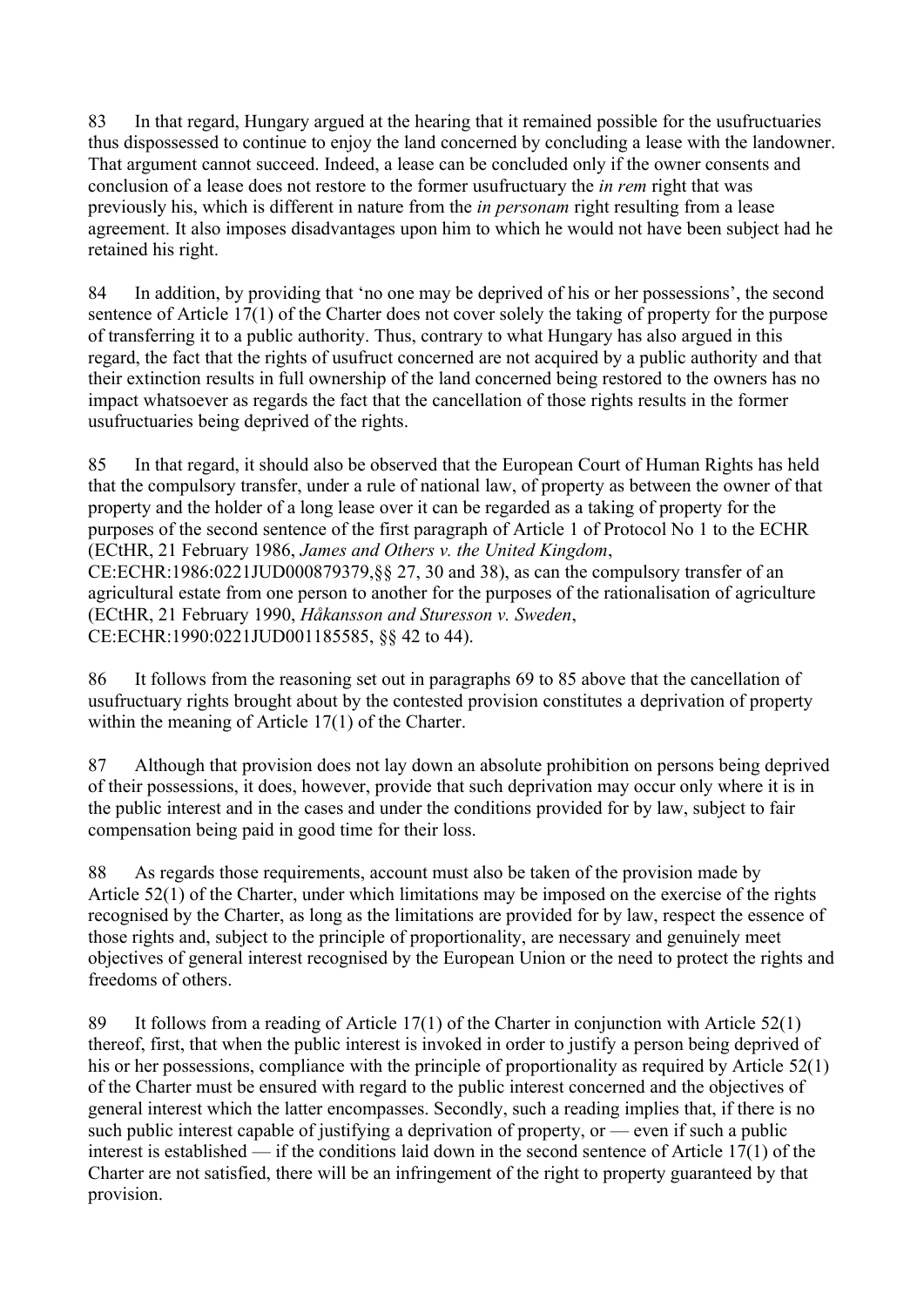### (2) *Grounds of justification and the public interest*

### (i) *The justification founded on objectives of general interest related to the farming of agricultural land*

90 As is apparent from paragraphs 31 and 43 above, Hungary submits that, even if the contested provision is held to constitute a restriction of the free movement of capital, that provision inasmuch as it makes any retention of existing rights of usufruct over agricultural land subject to the condition that the usufructuary be a close family member of the owner of the land concerned — is intended (i) to restrict ownership of agricultural land to persons who farm it and to prevent the land being acquired for purely speculative purposes, (ii) to allow such land to be farmed by new undertakings, (iii) to facilitate the creation of farms that are viable in size and competitive and (iv) to prevent a fragmentation of agricultural land as well as migration from rural areas and depopulation of the countryside.

91 In that regard, it should be observed that the Court has accepted that national legislation may restrict the free movement of capital on the ground of objectives such as those of preserving the farming of agricultural land by means of owner-occupancy and of encouraging a situation where agricultural property is lived on and farmed predominantly by the owners, as well as of preserving a permanent population in rural areas as a planning measure and of encouraging a reasonable use of the available land by resisting pressure on land (judgment of 6 March 2018, *SEGRO and Horváth*, C-52/16 and C-113/16, EU:C:2018:157, paragraph 82 and the case-law cited).

92 The same is true of the objectives of maintaining a distribution of land ownership which allows the development of viable farms and sympathetic stewardship of green spaces and the countryside (judgment of 6 March 2018, *SEGRO and Horváth*, C-52/16 and C-113/16, EU:C:2018:157, paragraph 83 and the case-law cited).

93 In the instant case, it must, however, be established, as has been observed in paragraph 59 above, whether the contested provision in fact pursues the legitimate general-interest objectives invoked and whether it is appropriate for ensuring the attainment of those objectives without going beyond what is necessary in order to attain them.

94 In that context, it must also be borne in mind that the reasons that may be invoked by a Member State by way of justification must be accompanied by an analysis of the appropriateness and proportionality of the restrictive measure adopted by that State and by specific evidence substantiating its arguments (judgment of 26 May 2016, *Commission* v *Greece*, C-244/15, EU:C:2016:359, paragraph 42 and the case-law cited).

95 In that regard, it should first be pointed out that the contested provision, inasmuch as it cancels all the existing rights of usufruct over agricultural land with the exception of those held by a close relation of the owner of that land, does not appear appropriate for the purpose of the objectives relied on by Hungary, with which it does not have any direct connection.

96 Indeed, Hungary has not established why the type of title a person has over agricultural land might allow it to be determined whether the person concerned farms the land him- or herself, whether he or she lives close to that land, whether he or she has acquired it for possibly speculative purposes or whether he or she would be likely to contribute to the development of viable and competitive agriculture, in particular by preventing a fragmentation of land.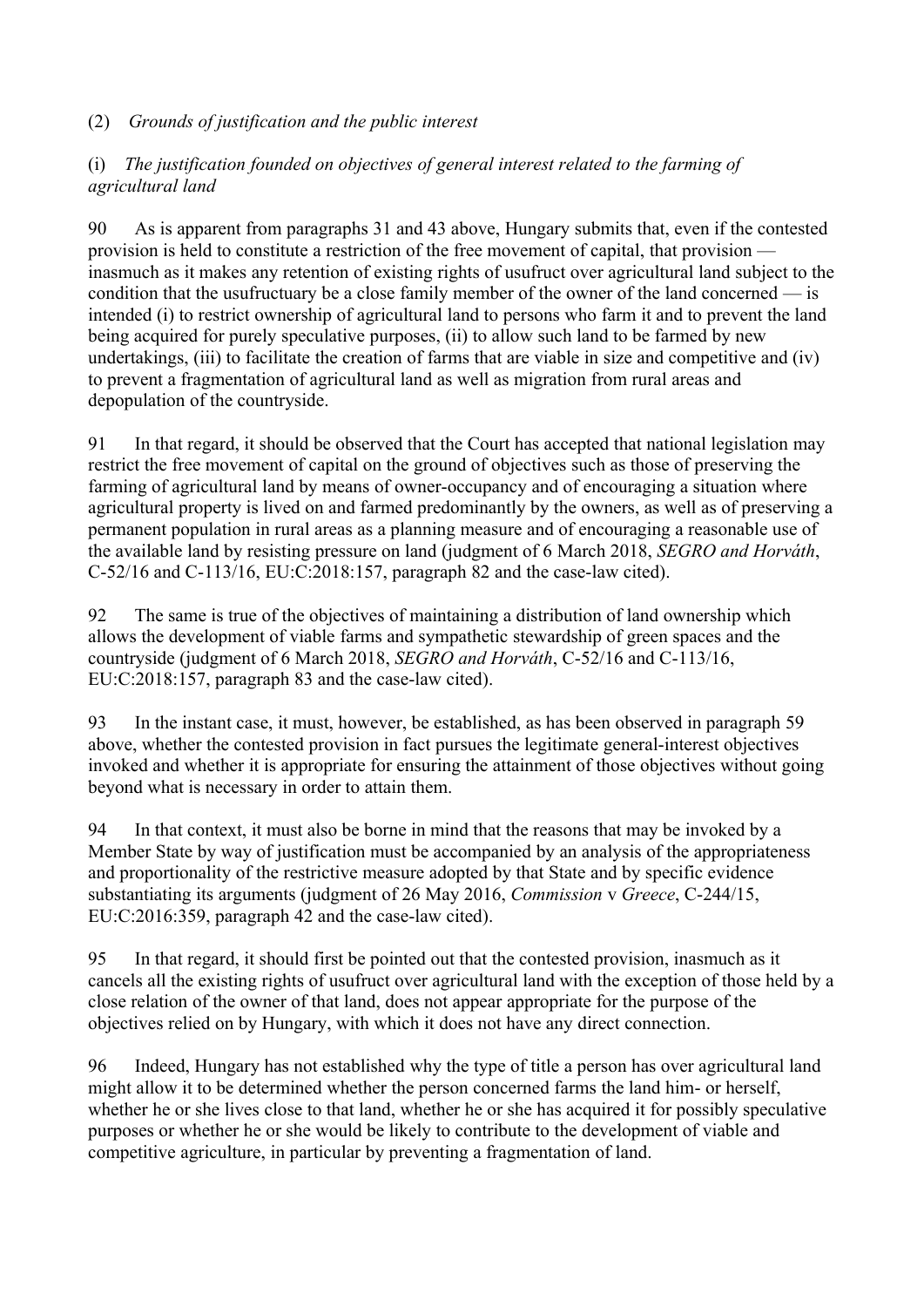97 Moreover, as the Court has already held, in paragraph 87 of the judgment of 6 March 2018, *SEGRO and Horváth* (C-52/16 and C-113/16, EU:C:2018:157), the existence of the family tie that is required here between the usufructuary and the owner does is not capable of guaranteeing that the usufructuary will farm the land concerned him- or herself or that he or she has not acquired the right of usufruct at issue for purely speculative purposes. Similarly, it cannot be assumed that a person outside the owner's family who has purchased a right of usufruct over such land would not be in a position to farm that land him- or herself and that the purchase would necessarily have been made for purely speculative purposes, without any intention of cultivating the land.

98 Nor has Hungary established how that requirement for a close family tie might be capable of contributing to the support and development of viable and competitive agriculture, in particular by preventing a fragmentation of land ownership, or of preventing migration from rural areas and depopulation of the countryside.

99 Secondly, the contested provision in any event goes beyond what is necessary in order to attain the objectives invoked by Hungary.

100 Indeed, it is apparent that other measures less restrictive of the free movement of capital than those laid down by the contested provision could have been adopted for the purpose of ensuring that the existence of a right of usufruct over land used for farming does not result in that land ceasing to be farmed. In that regard, it would, for example, have been possible to require the usufructuary to preserve such agricultural use, as the case may be, by actually farming the land concerned him- or herself, under conditions ensuring the viability of that farming (see, to that effect, judgment of 6 March 2018, *SEGRO and Horváth*, C-52/16 and C-113/16, EU:C:2018:157, paragraphs 92 and 93).

101 Hungary has thus failed to establish either that the contested provision genuinely pursues the general-interest objectives related to the farming of agricultural land which it invokes or, in any event, that it is appropriate for securing in a consistent manner the attainment of such objectives and is limited to the measures necessary to that end.

### (ii) *The justification deriving from infringement of the national legislation concerning exchange controls*

102 Article 65(1)(b) TFEU states that the provisions of Article 63 TFEU are to be without prejudice to the right of Member States to take all requisite measures to prevent infringements of national law and regulations, to lay down procedures for the declaration of capital movements for the purposes of administrative or statistical information, or to take measures which are justified on grounds of public policy or public security. In accordance with Article 65(3) TFEU, such measures or procedures are not, however, to constitute a means of arbitrary discrimination or a disguised restriction on the free movement of capital and payments as defined in Article 63 TFEU.

103 It should be recalled in that regard that, as a derogation from the fundamental principle of the free movement of capital, Article 65(1)(b) TFEU must be interpreted strictly (judgment of 6 March 2018, *SEGRO and Horváth*, C-52/16 and C-113/16, EU:C:2018:157, paragraph 96 and the case-law cited).

104 In the present instance, Hungary contends that, since acquisitions of rights of usufruct over agricultural land took place before 1 January 2002 and were made by non-residents, within the meaning of the national legislation applicable at that time with regard to exchange controls, they were subject, under that legislation, to the grant of authorisation by the National Bank of Hungary.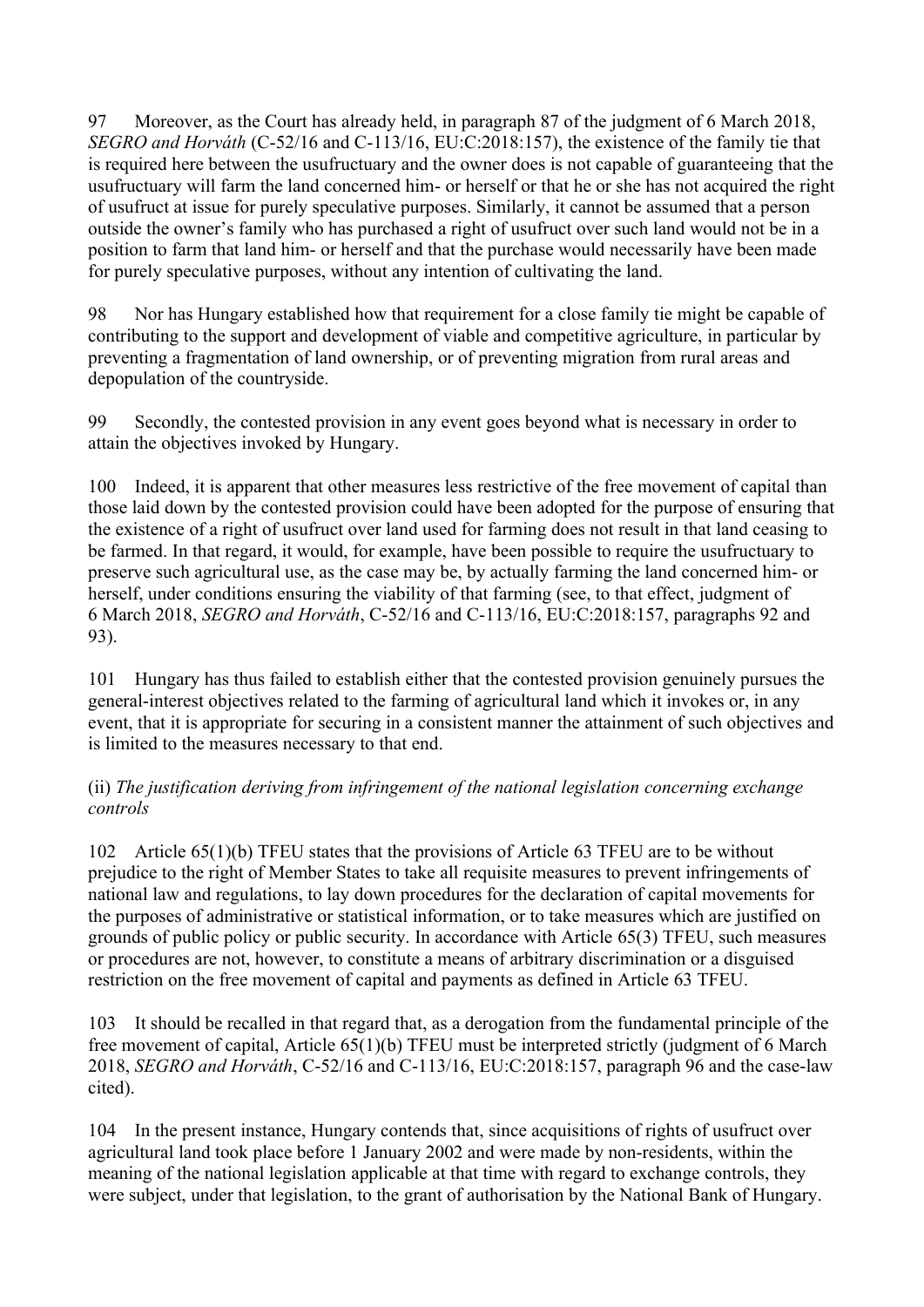It argues that since foreign exchange authorisations were never sought for such acquisitions, the latter were invalid.

105 In that regard, it must first be observed that, as is apparent from paragraph 76 above, Hungary has not established that the national legislation concerning exchange controls to which it refers was intended to make acquisitions of rights of usufruct by non-residents subject to a foreign exchange authorisation without which such acquisitions would be invalid. Nor has it established that the adoption of the contested provision was driven by a desire to remedy infringements of that national legislation concerning exchange controls.

106 As regards the first of those matters, it should also be noted that, even if the initial validity of certain rights of usufruct cancelled by the contested provision was conditional upon possession of a foreign exchange authorisation, the Commission has produced before the Court extracts from Opinion No 1/2010 of 28 June 2010 and from a judgment (Case BH2000.556), both delivered by the Kúria (Supreme Court); a textual analysis of those documents reveals that, under Paragraph 237(2) of Law No IV of 1959 establishing the civil code, which was in force at the time when the national legislation concerning exchange controls that Hungary invokes was repealed, where a contract has been concluded without the authorisation necessary for the formation of the contract having been obtained, the contract must, as of the date on which such authorisation ceases to be necessary, be regarded as having been definitively and validly formed.

107 As regards the second aspect, it must be recalled that the contested provision provides for the systematic extinguishment of rights of usufruct held over agricultural land by persons who are unable to demonstrate a close family tie with the owner of the land concerned. However, that family-tie criterion is wholly unrelated to the national legislation concerning exchange controls. Moreover, it is undisputed, as is apparent from, inter alia, paragraph 42 above, that the cancellation of rights of usufruct brought about by the contested provision applies not only in the case of nonresidents but also in the case of persons residing in Hungary and legal persons established in Hungary, who are not subject to the national legislation concerning exchange controls relied upon.

108 Secondly, and in any event, the cancellation, by operation of law, of rights of usufruct for which there were longstanding entries in the land registers, which took place more than 10 years after that national legislation on exchange controls was repealed, is not a proportionate measure. Indeed, other measures with less far-reaching effects could have been adopted for the purpose of penalising from the outset any infringements of the national legislation on exchange controls, such as administrative fines (judgment of 6 March 2018, *SEGRO and Horváth*, C-52/16 and C-113/16, EU:C:2018:157, paragraph 106 and the case-law cited).

109 In view of all of the foregoing, Hungary has failed to establish (i) that the national legislation concerning exchange controls that it invokes is such as to have affected the validity of the rights of usufruct concerned by the contested provision, (ii) that the latter was adopted for the purpose of correcting any infringements of that exchange control legislation and (iii) in any event, and on the assumption that the contested provision actually had such an objective, that the cancellation of rights of usufruct effected by that provision was proportionate to that aim and permissible under Article 65 TFEU.

(iii) *The justification founded on the prevention, on the ground of protection of public policy, of practices designed to circumvent national law*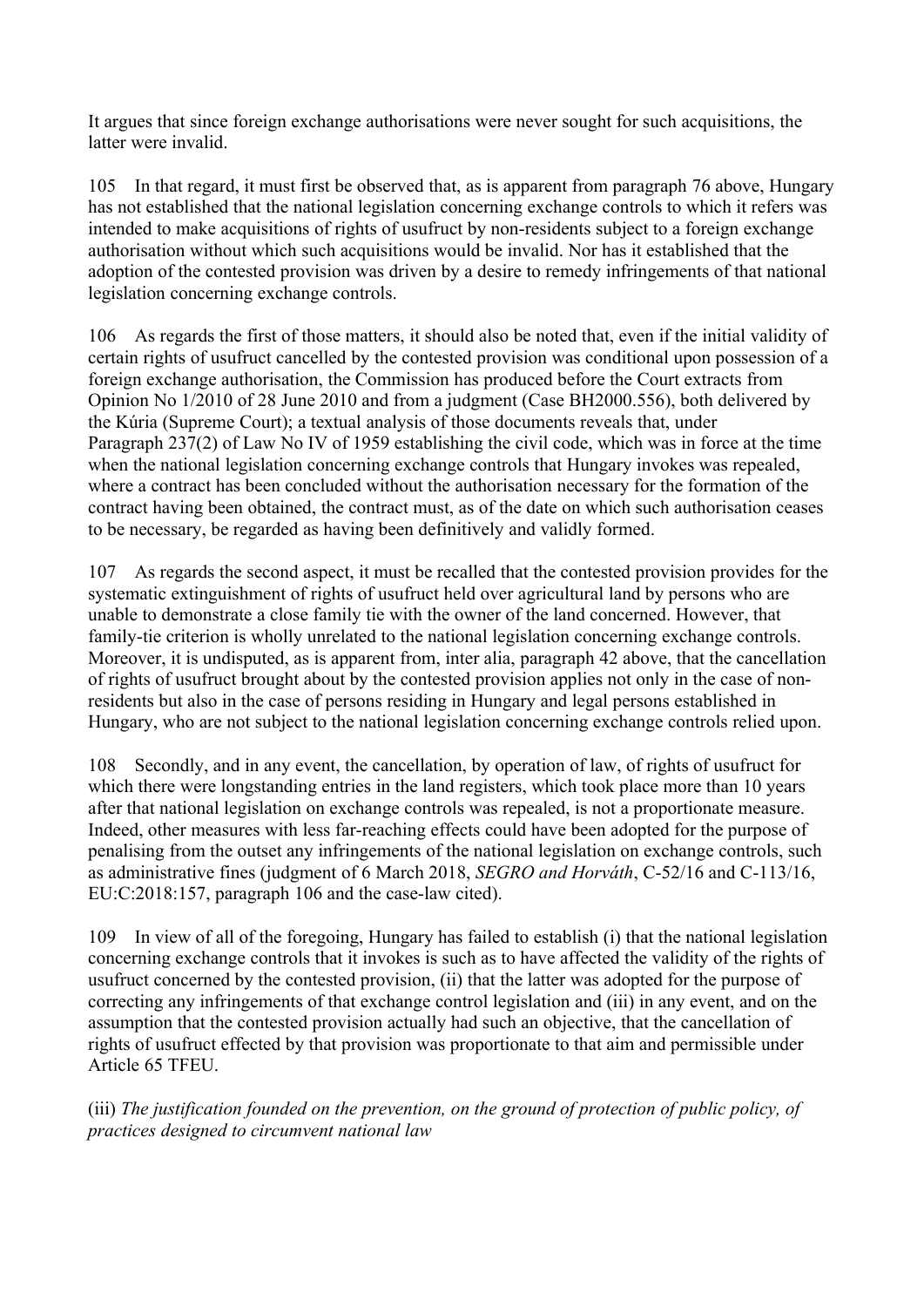110 As has been recalled in paragraph 102 above, Article 65(1)(b) TFEU provides, inter alia, that the provisions of Article 63 TFEU are to be without prejudice to the right of Member States to take measures which are justified on grounds of public policy or public security.

111 In the present case, Hungary submits that the rights of usufruct cancelled by the contested provision were acquired by circumventing the statutory prohibition that prevented natural persons who were nationals of other Member States and legal persons from acquiring the ownership of agricultural land and that those rights were therefore void *ab initio*, which is why the Hungarian legislature decided to remedy such abuses by statute.

112 In that regard, it should be borne in mind that, so far as concerns the prevention of practices intended to circumvent national law, it is true that the Court has already accepted that a measure restricting a fundamental freedom may, in appropriate cases, be justified where it is designed to combat wholly artificial arrangements, aimed at circumventing the national legislation concerned (judgment of 6 March 2018, *SEGRO and Horváth*, C-52/16 and C-113/16, EU:C:2018:157, paragraph 114 and the case-law cited).

113 However, in the first place and as has already been stated in paragraphs 76 to 80 above, Hungary has not established that the rights of usufruct affected by the contested provision namely those that were created, before 2002, over agricultural land by legal persons and by nationals of other Member States — were invalid under the applicable national law because certain rules of national law had been circumvented.

114 In the second place, according to the case-law a justification such as that mentioned in paragraph 112 above is permissible only in so far as it specifically targets artificial arrangements aimed at circumventing the national legislation concerned. This rules out in particular any enactment of a general presumption of abusive practices that would be sufficient to justify a restriction on the free movement of capital (judgment of 6 March 2018, *SEGRO and Horváth*, C-52/16 and C-113/16, EU:C:2018:157, paragraphs 115 and 116 and the case-law cited).

115 In order to comply with the principle of proportionality, a measure pursuing such a specific objective of combating wholly artificial arrangements should, on the contrary, enable the national courts to carry out a case-by-case examination, having regard to the particular features of each case and taking objective elements as its basis, in order to assess the abusive or fraudulent conduct of the persons concerned (see, to that effect, judgment of 6 March 2018, *SEGRO and Horváth*, C-52/16 and C-113/16, EU:C:2018:157, paragraph 117 and the case-law cited).

116 It must be held that the contested provision does not satisfy any of the conditions set out in paragraphs 114 and 115 above.

117 First, judgment No 25 of 21 July 2015 of the Alkotmánybíróság (Constitutional Court), mentioned in paragraph 78 above, does not contain any finding of abuse on the part of the usufructuaries concerned and states that the cancellation of the rights of usufruct by the contested provision was above all considered necessary for the purpose of achieving fully the national strategic objective pursued by the new legal arrangement put in place, namely that productive land was to be owned solely by the natural persons who work it.

118 Accordingly, it has not been established that the contested provision pursues the specific aim of combating conduct that consisted in the creation of artificial arrangements aimed at circumventing national legislation relating to acquisition of agricultural land.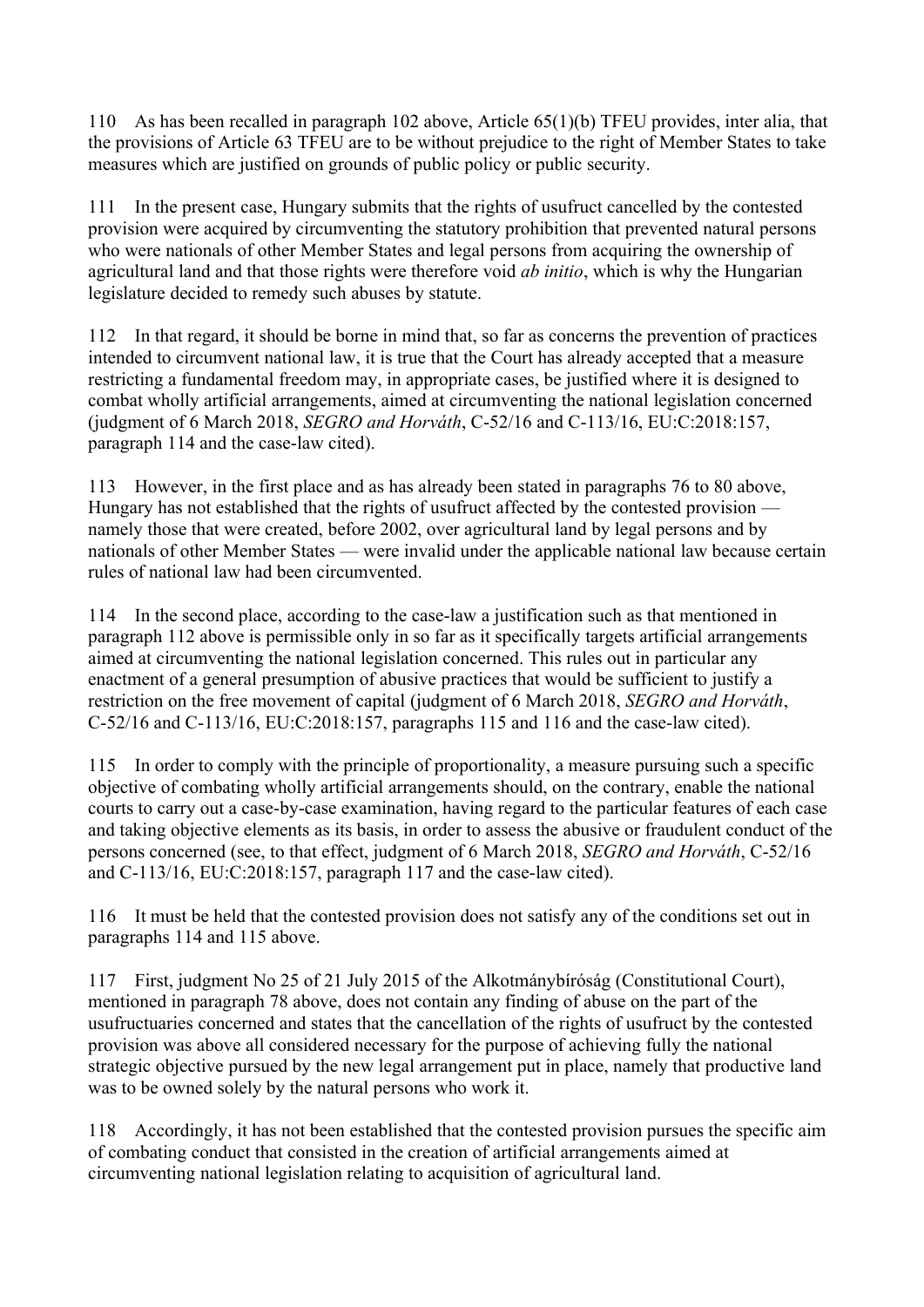119 Secondly, and in any event, it cannot reasonably be inferred from the mere fact that the holder of a right of usufruct over a parcel of agricultural land is a legal person or a natural person who does not have the status of close relation of the owner of that land that the conduct of such a person when acquiring such a right of usufruct constituted an abuse. As has been pointed out in paragraph 114 above, the enactment of a general presumption of abusive practices cannot be allowed (see, to that effect, judgment of 6 March 2018, *SEGRO and Horváth*, C-52/16 and C-113/16, EU:C:2018:157, paragraph 121).

120 Thus, other measures less restrictive of the free movement of capital, such as penalties or specific actions for a declaration of invalidity before the national courts in order to combat any circumventions of the applicable national legislation that are established, could, provided that they comply with the other requirements arising from EU law, be considered for the purpose of combating those abusive practices (see, to that effect, judgment of 6 March 2018, *SEGRO and Horváth*, C-52/16 and C-113/16, EU:C:2018:157, paragraph 122).

121 In this connection, Hungary's line of argument that is based on budgetary considerations and considerations relating to the efficient use of judicial resources cannot be accepted. It is settled caselaw that aims of a purely economic nature cannot constitute overriding reasons in the public interest justifying a restriction of a fundamental freedom guaranteed by the Treaty. The same is true of considerations of a purely administrative nature (judgment of 6 March 2018, *SEGRO and Horváth*, C-52/16 and C-113/16, EU:C:2018:157, paragraph 123 and the case-law cited).

122 It follows that the restriction on the free movement of capital that is brought about by the contested provision cannot be justified by the desire to combat purely artificial arrangements aimed at circumventing the applicable national legislation concerning the acquisition of agricultural property.

# (iv) *Absence of a public-interest ground and of any arrangements for compensation, as referred to in Article 17 of the Charter*

123 As regards the deprivation of property, within the meaning of Article 17 of the Charter, to which the cancellation of the rights of usufruct concerned gives rise, it should be added, taking account of the requirements set out in paragraphs 87 to 89 above which must be met if such deprivation is to be lawful, that the cancellation is provided for by law.

124 Furthermore, although objectives of general interest relating to the farming of agricultural land, such as those mentioned in paragraphs 91 and 92 above, or objectives such as those intended to remedy infringements of national legislation on exchange controls or to combat abusive practices aimed at circumventing applicable national law, may certainly fall within one or more publicinterest grounds, within the meaning of that provision, it is, however, apparent from paragraph 101 above that in the present case Hungary has not established either that the cancellation of the rights of usufruct effected by the contested provision genuinely pursues the above-mentioned objectives relating to the working of agricultural land or, in any event, that it is appropriate for attaining those objectives or necessary to that end. Moreover, in view of the findings made in paragraphs 109 and 122 above respectively, a cancellation of rights of usufruct such as that effected by the contested provision cannot be regarded as having been enacted in order to remedy infringements of national law relating to exchange controls or to combat such abusive practices, as those infringements and practices have not been established; nor, in any event, can such a cancellation be considered to satisfy the requirement of proportionality referred to in paragraph 89 above.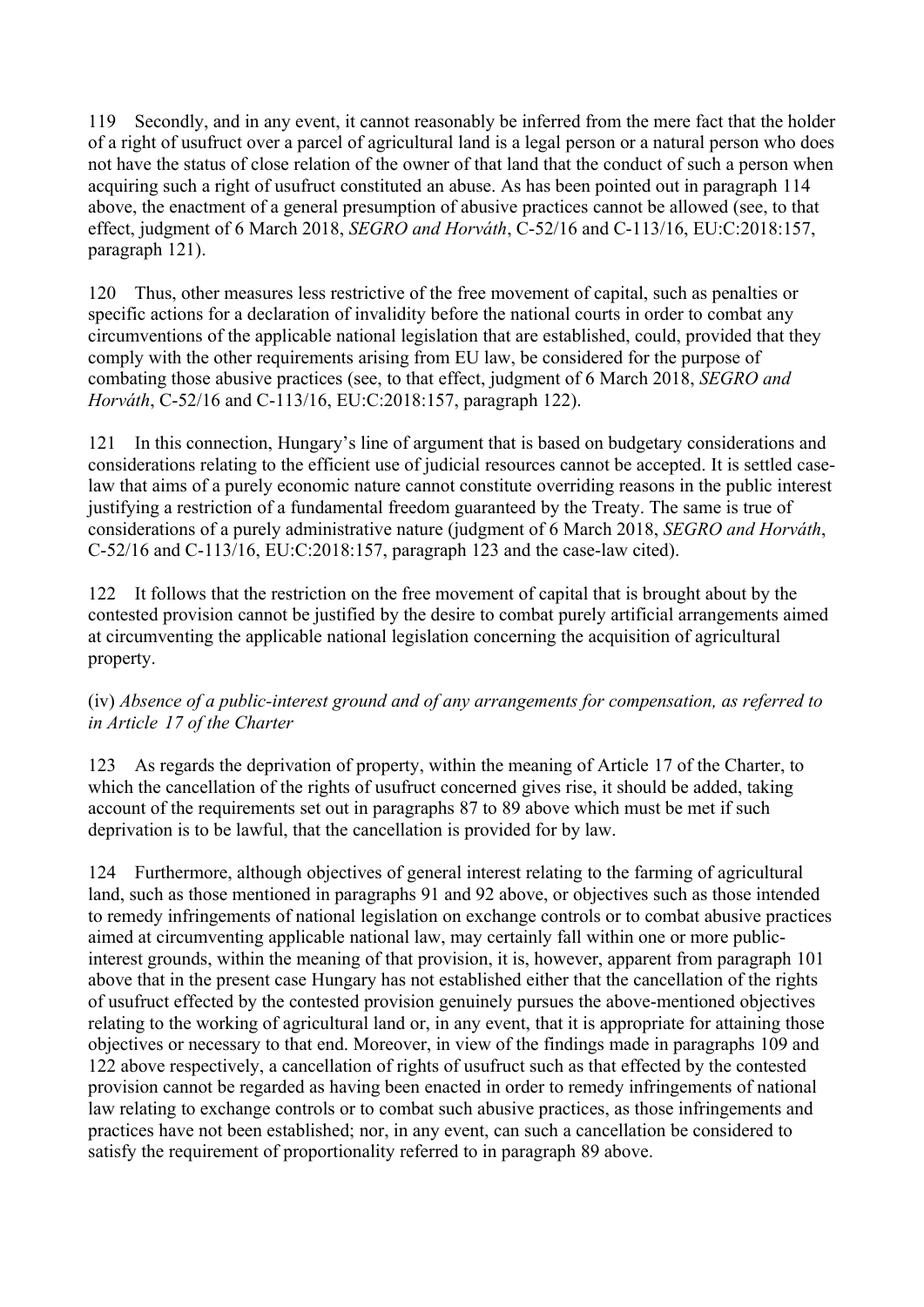125 In any event, the contested provision does not satisfy the requirement laid down in the second sentence of Article 17(1) of the Charter, according to which fair compensation must be paid in good time for a deprivation of property such as the loss of the rights of usufruct concerned.

126 According to the words actually used in that provision, a person may be deprived of his or her property 'only in the cases and under the conditions provided for by law, subject to fair compensation being paid in good time for [its] loss', meaning that such compensation, which is thus one of the conditions laid down by the Charter if a person is to be deprived of his or her property, must be provided for by law. Accordingly, a rule of national law depriving a person of his or her property must provide, in a clear and precise manner, for that loss to give rise to an entitlement to compensation and for the conditions of that compensation. It cannot but be noted that the contested provision contains no terms ensuring that the usufructuaries who have been deprived of their property receive compensation or laying down the arrangements for such compensation.

127 In that regard, the possibility of referring to the general rules of civil law, which Hungary mentions in its defence, cannot satisfy the requirements arising under Article 17(1) of the Charter. Moreover, even if it were legally possible for a Member State, under that provision, to make private parties responsible for the payment of compensation for deprivations of property which have been caused exclusively by the State itself, a reference of that kind to civil law would in the present case place on the usufructuaries the burden of having to pursue the recovery, by means of procedures that may prove lengthy and expensive, of any compensation which might be payable to them by the landowner. Such rules of civil law do not make it possible to determine easily and in a sufficiently precise and foreseeable manner whether compensation will in fact be able to be obtained at the end of such procedures nor do they disclose the nature of any compensation there may be.

128 In this regard, it should also be noted that, with regard to Article 1 of Protocol No 1 to the ECHR, it is apparent from the case-law of the European Court of Human Rights that that Court considers that, when the possessions of an individual are expropriated, a procedure must exist which ensures an overall assessment of the consequences of expropriation, namely, an award of compensation that is related to the value of the expropriated possession, a determination of the recipients of compensation and any other issues relating to the expropriation (ECtHR, 9 October 2003, *Biozokat A.E. v. Greece*, CE:ECHR:2003:1009JUD006158200, § 29).

129 Having regard to the findings made in paragraphs 123 to 128 above, it must be held that the deprivation of property effected by the contested provision cannot be justified on the ground that it is in the public interest; nor are any arrangements in place whereby fair compensation is paid in good time. Accordingly, that provision infringes the right to property guaranteed by Article 17(1) of the Charter.

# (c) **Conclusion**

130 In view of all the foregoing, it must be concluded, first, that Hungary has not established either (i) that the cancellation effected by the contested provision of rights of usufruct held directly or indirectly by nationals of Member States other than Hungary is intended to secure the attainment of objectives in the general interest that are recognised by the case-law of the Court or mentioned in Article 65(1)(b) TFEU or (ii) that that cancellation is appropriate and coherent, or indeed limited to the measures necessary, for the purpose of seeking to secure such objectives. Secondly, that cancellation does not comply with Article 17(1) of the Charter. Consequently, the restrictions on the free movement of capital thus arising from the deprivation of property acquired using capital protected by Article 63 TFEU cannot be justified.